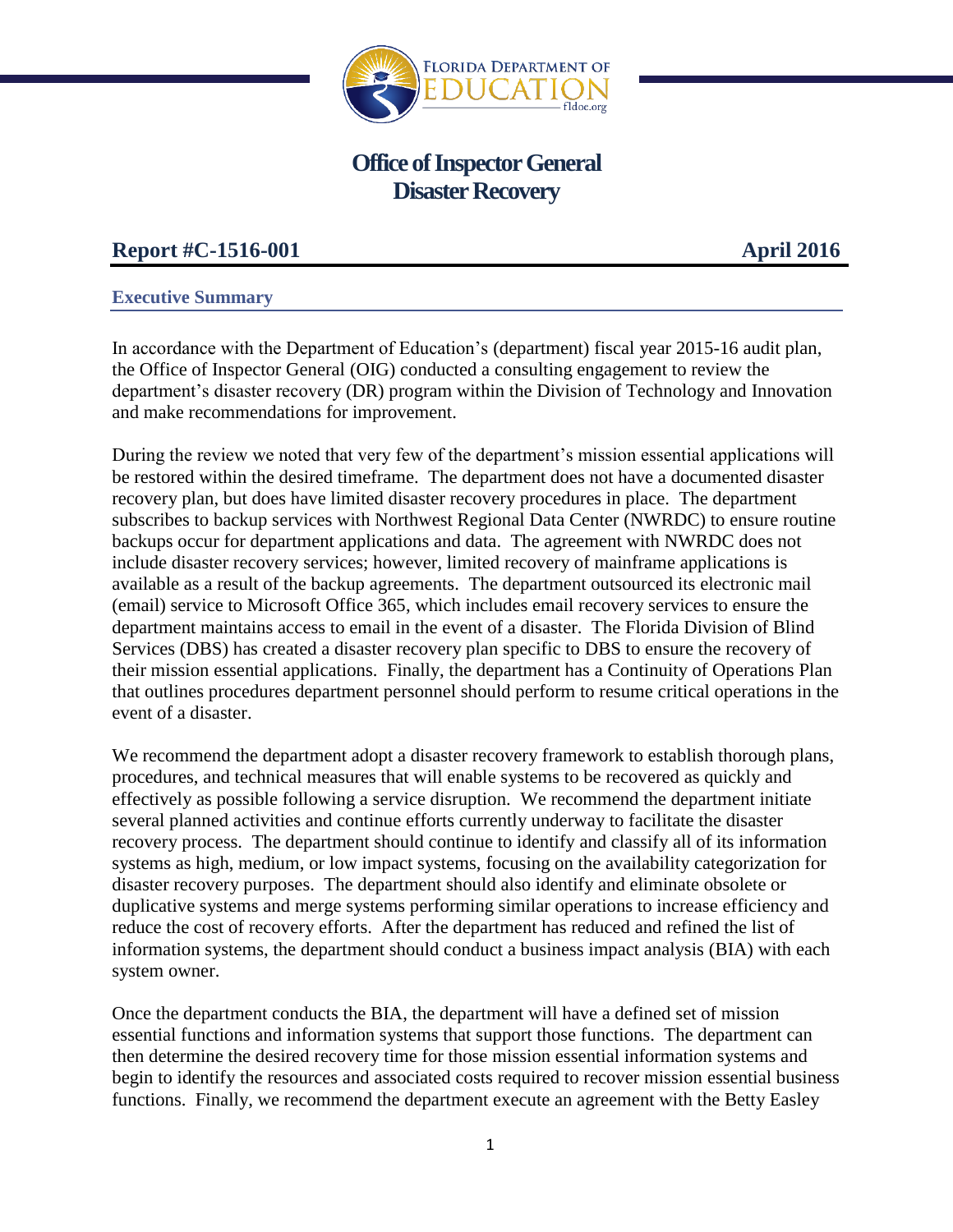Conference Center with a completely defined scope of services. The sections below provide details on the findings and recommendations resulting from our consulting activity.

## **Scope, Objectives, and Methodology**

The objective of the engagement was to determine if current disaster recovery procedures support desired recovery outcomes. The scope of the engagement included disaster recovery policies, procedures, and processes in place through the end of engagement fieldwork.

To accomplish our objectives we reviewed applicable laws, rules, and regulations; interviewed appropriate department and data center personnel; reviewed policies, procedures, standards, and best practices; reviewed service level agreements (SLAs) between the department and NWRDC; and reviewed other documents related to the department's disaster recovery program. We also conducted a gap analysis and created a recovery roadmap.

## **Background**

The OIG initially set out to conduct an audit of the department's disaster recovery plan. Through preliminary information gathering, we determined the department did not have a DR plan in place and a consulting activity would better serve the department.

A disaster recovery plan is a documented process or set of procedures to recover and protect a business information technology (IT) infrastructure in the event of a disaster. The purpose of a disaster recovery plan is to restore the department's data and IT system functionality to allow the agency to continue critical business operations.

Section 252.365, Florida Statutes, requires agencies to create a disaster preparedness plan that outlines a comprehensive and effective program to ensure continuity of essential state functions under all circumstances. The plan must identify a baseline of preparedness for a full range of potential emergencies to establish a viable capability to perform essential functions during any emergency or other situation that disrupts normal operations. The plan must include identification and protection of vital records and databases; schedules and procedures for periodic tests, training, and exercises; and identification of alternative facilities and related infrastructure, including those for communications.

### **Current Recovery State**

To achieve an understanding of the department's recovery state, we created a gap analysis to assess the department's desired recovery outcomes for mission essential applications against current recovery capabilities. The goal of the gap analysis was to identify discrepancies between the desired recovery times and the recovery capabilities currently in place and to provide a clear roadmap for addressing those discrepancies.

For the gap analysis, we focused on the mission essential applications listed in the department's Continuity of Operations Plan (COOP). The COOP lists each division in the department, their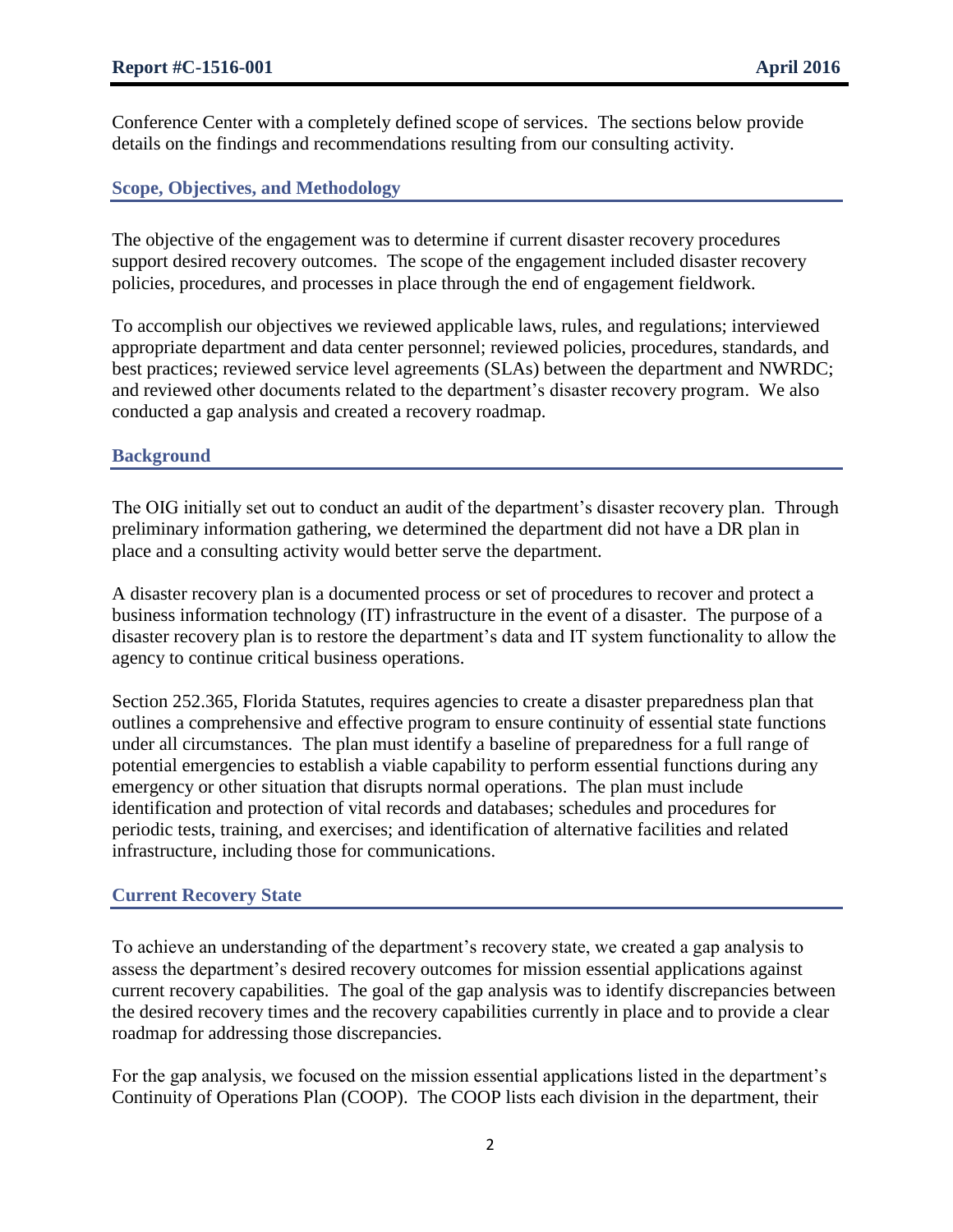$\overline{\phantom{a}}$ 

mission essential functions, and the equipment, systems, and vital records/databases associated with those functions. The COOP lists 68 unduplicated applications as mission essential. According to the COOP, department management categorized 51 applications as high recovery priority and 17 applications as medium recovery priority. For this analysis, we did not include low recovery priority applications. (See Appendix 1) The department expects to recover high priority applications within 12 hours after a disruption and medium priority applications within one week of a disruption.

The department does not have a documented disaster recovery plan, but does have limited disaster recovery procedures in place. The department subscribes to backup services with NWRDC to ensure routine backups occur for department applications and data. The agreement with NWRDC does not include disaster recovery services; however, limited recovery of mainframe applications is available as a result of the backup agreements. The department outsourced its electronic mail (email) service to Microsoft Office 365, which includes email recovery services to ensure the department maintains access to email in the event of a disaster. The Florida Division of Blind Services (DBS) has created a disaster recovery plan specific to DBS to ensure the recovery of their mission critical systems. Finally, the department has a Continuity of Operations Plan (COOP) that outlines procedures department personnel should perform to resume critical operations in the event of a disaster.

The department owns operational IT hardware components at NWRDC, but lacks the funding to sustain the proper recovery hardware environment at an alternate facility. The department has attempted to secure funding for disaster recovery services, but has not been successful. According to the Florida Accountability Contract Tracking System, the department spent approximately \$2.5 million for data center services during fiscal year 2014-15, which included backup services, hardware and software maintenance, and floor space. As mentioned, the backup services included in the SLA will allow for the recovery of the department's mainframe applications. In the event the local mainframe fails, NWRDC would resume mainframe operations in an alternate facility and would restore the department's applications housed on the mainframe in the process. Of the 68 mission essential applications listed in the COOP, only one medium priority application resides on the department's mainframe. According to NWRDC, restoration of the mainframe could be completed in as little as 48 hours.

The Florida Division of Blind Services has created a disaster recovery plan specific to DBS. The Disaster Recovery Run-book serves as a procedures guide in the event of a disaster affecting DBS resources. The guide is the result of a Double-Take disaster recovery project. Double-Take Availability is data migration software that allows for the protection and management of critical IT workloads in physical and virtual environments, regardless of platform or location. DBS has transferred the Double-Take licenses to NWRDC. DBS mirrors servers at a hot site<sup>1</sup> located in Daytona, but the division has plans to discontinue the site and utilize NWRDC's hot site in Atlanta. DBS expects to complete migration of services by summer 2016.

<sup>&</sup>lt;sup>1</sup> **Hot site** - a duplicate of the original site of the agency, with full computer systems as well as near-complete backups of user data.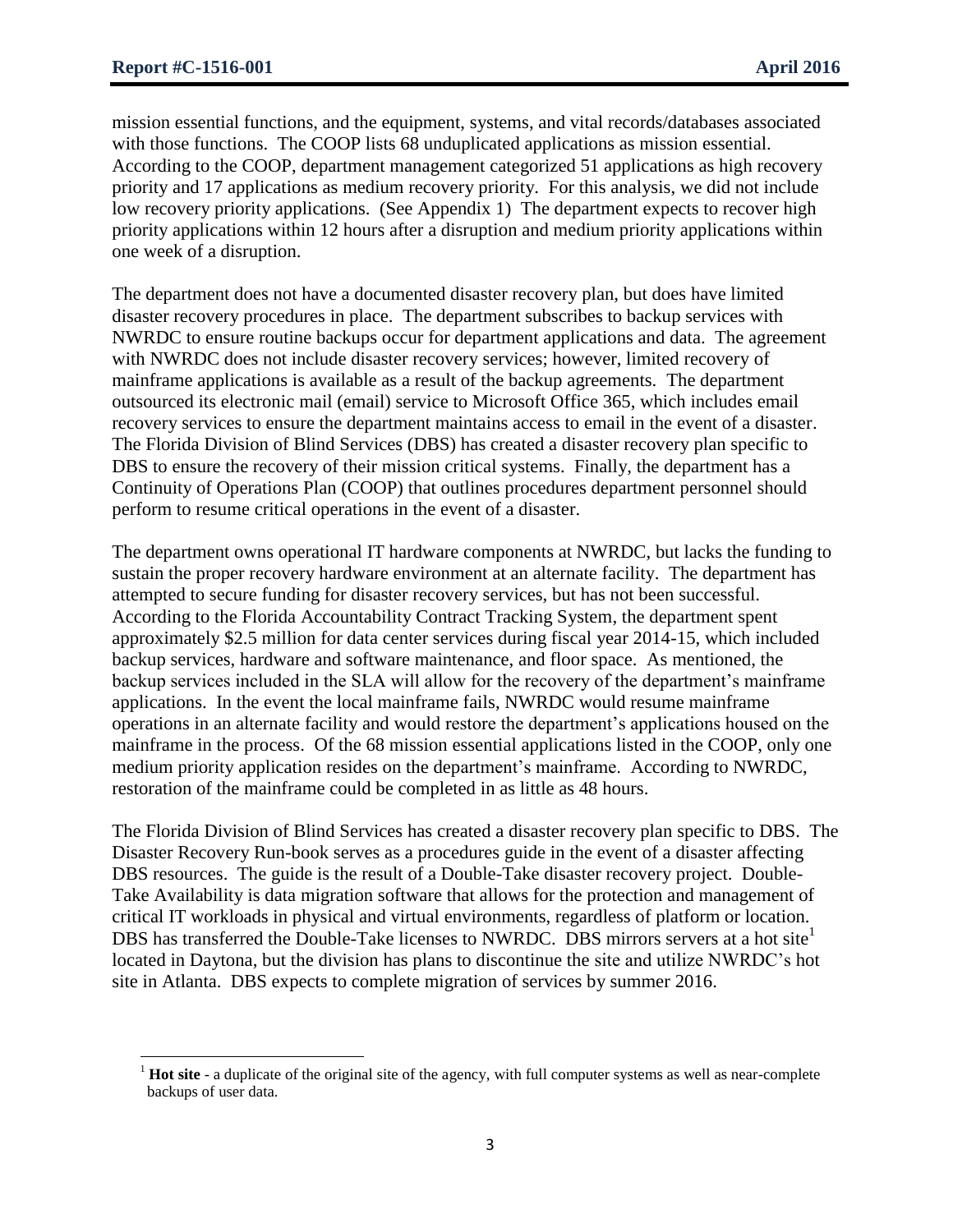## **Continuity of Operations Alternate Facility**

The department's COOP outlines operations personnel should perform if the department is affected by a disaster. Disasters can range from localized short-term disasters, to multi-day building wide problems, to a permanent loss of the Turlington Building. The COOP explains how the department would recover its operations or move operations to another location after damage by events such as natural disasters.

Within the department's COOP, the Office of Technology and Information Services (OTIS) 2013 Emergency Preparedness Plan lists Tallahassee Community College (TCC) as an alternate disaster facility for the department. Though the COOP does not list the Betty Easley Conference Center, Education Data Center personnel confirmed that it is also an alternate disaster facility. The department has a memorandum of understanding (MOU) with TCC related to alternate disaster facility services, but the department does not have a documented agreement with the Betty Easley Conference Center. Section 2(B) of the MOU with TCC states, "The scope of services provided by the site at TCC during the time of disaster, for up to 30 days, to DOE staff includes Internet access, telephone service, and a physical location to accommodate up to 30 DOE personnel and the laptops, printers, copiers, scanners, office supplies, and telephones that DOE personnel will bring to conduct DOE business." The MOU states that TCC will provide the Fine and Performing Arts Center conference room to the department within 24 hours of a declared disaster. According to the MOU, the department is responsible for setup of the internet and telephone networks within the space assigned. The department's network personnel indicated that the network would be operational within one hour of equipment setup.

According to the COOP, the department's incident command team (ICT) logistic section will equip, protect, and maintain all equipment and resources at a chosen alternate relocation site. The technology relocation to-go-kit may include laptops, a small office server, multi-function scanner/fax/printer copiers, laser printers, print servers, a network switch, a network router, a data access kit, a wireless access point, a voice access kit, digital phones, scanner toner cartridges, print cartridges, and Universal Serial Bus (USB) jump drives needed to work from a remote location.

### **New Inventory of Applications**

In 2015, the Office of Technology and Information Services began a disaster recovery assessment of the department's applications. The purpose of this assessment was to create an inventory of all the department's production applications. Once the list was compiled, business unit personnel assisted in determining the criticality of the applications, which was the basis for determining the priority ranking (high/medium/low) of the recovery order for each application. The department expects to recover high priority applications within 7 days and medium priority applications within 60 days. There is no known recovery period for low priority applications.

The application inventory resulting from the assessment consists of 385 unique applications. The inventory includes the name of the application, division or program area that owns the application, the IT point of contact, the website address, and the recovery priority ranking. Of the 385 applications identified, department personnel ranked 82 as high recovery priority, 50 as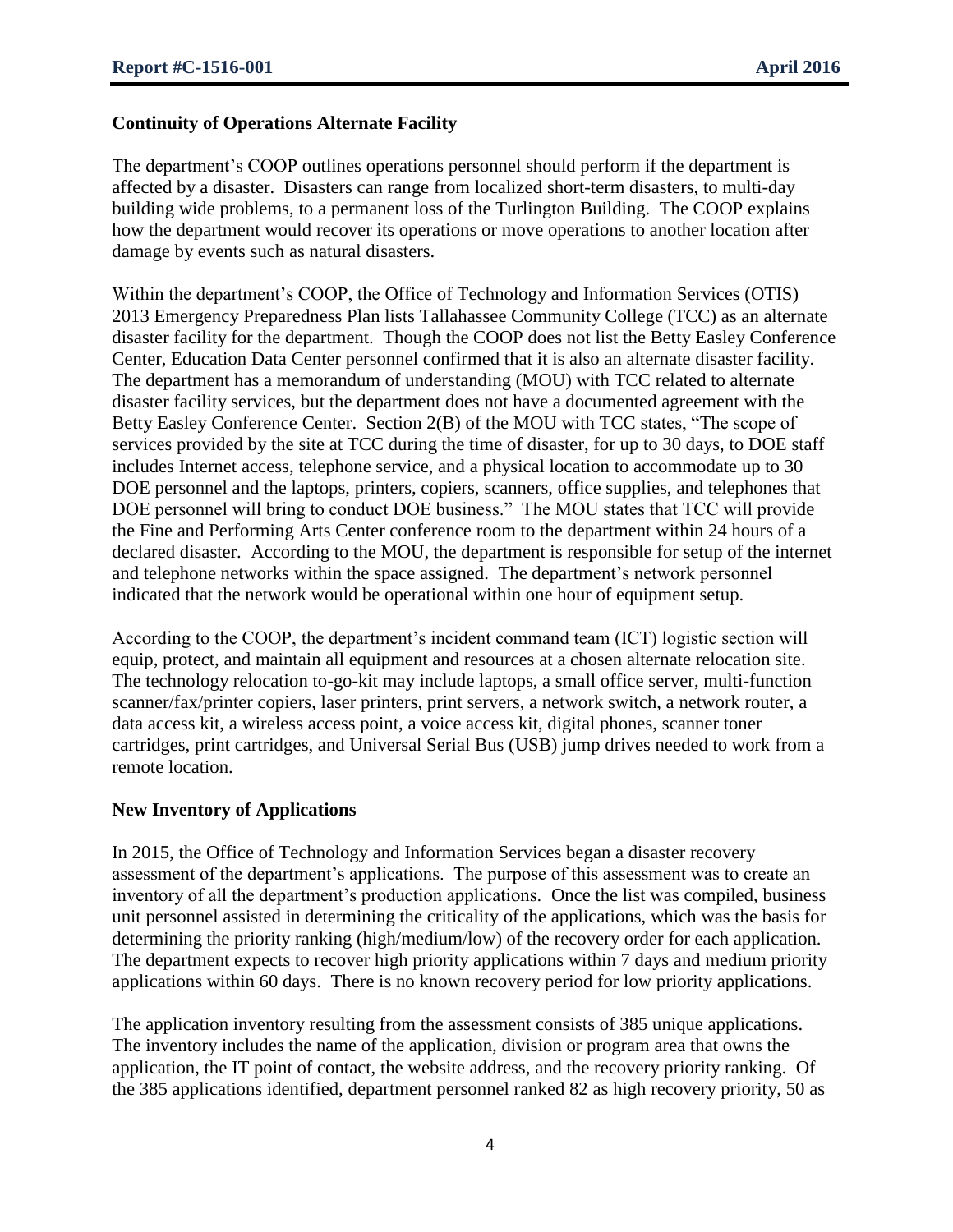medium recovery priority, and 148 as low recovery priority. The remaining 105 applications have no recovery priority ranking.



The inventory also indicates that 57 (15%) of the 385 applications are located on the department's mainframe. NWRDC will restore these applications in the event of a system loss. The mainframe applications include 4 high priority, 5 medium priority, and 13 low priority applications. The remaining 35 mainframe applications have no assigned recovery priority.

### **Disaster Recovery Roadmap**

The National Institute of Standards and Technology (NIST) developed standards and guidelines for providing adequate information security for agency operations and assets. NIST Special Publication (SP) 800-34, Revision 1, *Contingency Planning Guide for Federal Information Systems,* provides instructions, recommendations, and considerations for federal information system contingency planning. The guide addresses specific contingency planning recommendations for three platform types, which include clients/server systems, telecommunications systems, and mainframe systems. The steps listed represent key elements in a comprehensive information system contingency plan. The guide outlines a sample format for developing an information system disaster recovery plan. The figure below illustrates the contingency planning process.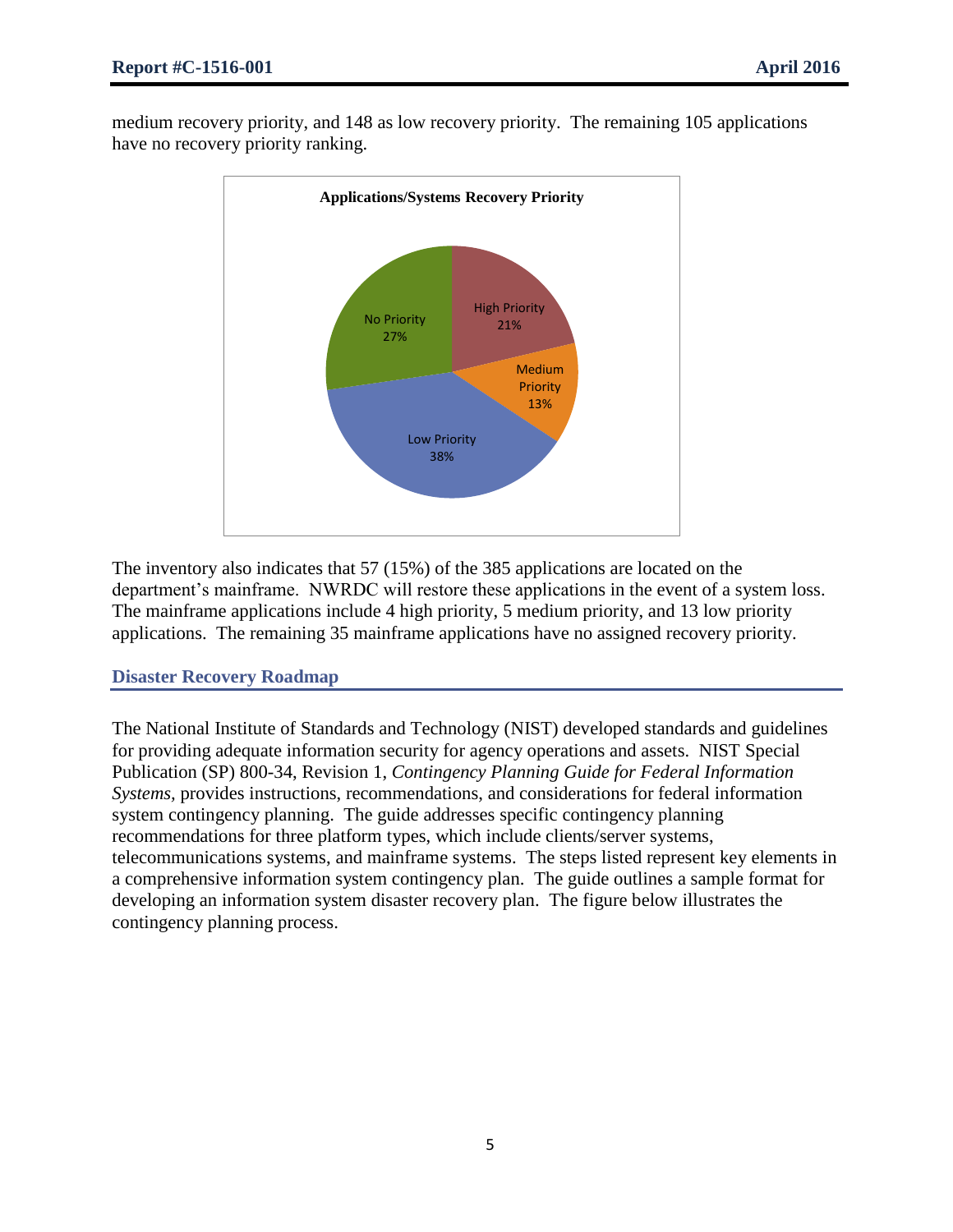

## **1. Develop the Contingency Planning Policy Statement**

To ensure personnel fully understand the department's contingency planning requirements, the contingency plan must be based on a clearly defined policy. The contingency planning policy statement should define the department's overall contingency objectives and establish the organizational framework and responsibilities for system contingency planning. To be successful, senior management must support the contingency program and be included in development of the program policy. The policy must reflect the FIPS 199 impact levels and the contingency controls that each impact level establishes. Key policy elements are roles and responsibilities, scope, resource requirements, training requirements, exercise and testing schedules, plan maintenance schedule, minimum frequency of backups, and storage of backup media. The contingency plan should be coordinated with related department-wide policies and programs, including information system security, physical security, human resources, system operations, and emergency preparedness functions.

### **2. Conduct business impact analysis**

The next step is to perform a business impact analysis (BIA), which involves a detailed review of the vulnerabilities that IT and the overall department face. It is important that the BIA is a joint project between stakeholders and IT. The BIA should assess the likelihood of threats such as power outages, natural disasters, or fires. The BIA should also cover the possible consequences in terms of lost revenue, productivity, and reputation. According to NIST SP 800-34, BIA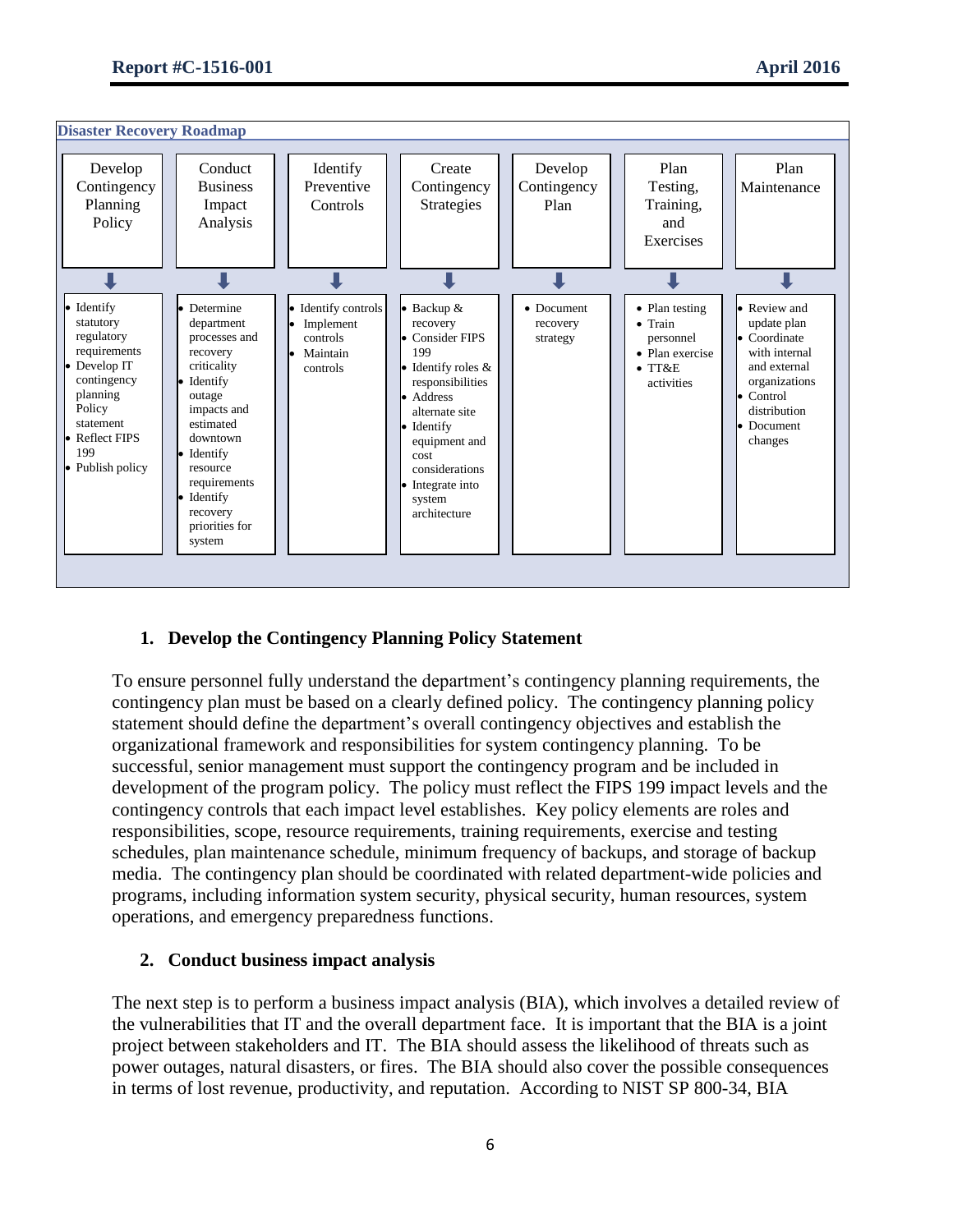results should determine contingency planning requirements and priorities. Results from the BIA should be appropriately incorporated into the analysis and strategy development efforts for the department's COOP, business continuity plans (BCP), and disaster recovery plan (DRP). The department should perform the BIA during the initiation phase of the system development life cycle (SDLC). As the system design evolves and components change, the BIA may need to be conducted again. Three steps are typically involved in accomplishing the BIA:

- Determine business processes and recovery criticality
- Identify resource requirements
- Identify recovery priorities for system resources

#### **3. Identify Preventive Controls**

Preventive controls are measures that reduce the effects of system disruptions, increase system availability, and reduce contingency life cycle costs. NIST SP 800-34 states, "In some cases, the outage impacts identified in the BIA may be mitigated or eliminated through preventive measures that deter, detect, and/or reduce impacts to the system. Where feasible and costeffective, preventive methods are preferable to actions that may be necessary to recover the system after a disruption." Preventive controls can include appropriately sized uninterruptible power supplies (UPS); gasoline or diesel-powered generators to provide long-term backup power; air-conditioning systems with adequate excess capacity to prevent failure of certain components; fire suppression systems; fire and smoke detectors; and offsite storage of backup media, non-electronic records, and system documentation.

#### **4. Create contingency strategies**

Contingency strategies mitigate the risks associated with information system disruptions. These strategies cover the full range of backup, recovery, contingency planning, testing and ongoing maintenance. Alternatives to consider when developing strategies include cost, allowable outage time, security, and integration with larger, department-level contingency plans. Backup and recovery methods and strategies should address disruption impacts and allowable downtimes identified in the BIA. The type of backup and recovery approaches to consider will vary depending on the type of incident, type of system, system impact level, and the system's operations requirements. Specific recovery methods to consider may include commercial contracts with alternate site vendors, reciprocal agreements with internal or external organizations, and SLAs with equipment vendors.

When choosing a storage facility, the department must consider cost and information ready times. A mirrored site<sup> $\overline{2}$ </sup> is the most expensive choice, but it ensures virtually 100 percent availability. Cold sites<sup>3</sup> are the least expensive to maintain, although they may require substantial time to acquire and install necessary equipment. Partially equipped sites, such as warm sites<sup>4</sup>, fall in the middle of the spectrum. In many cases, mobile sites may be delivered to

<sup>&</sup>lt;sup>2</sup> Mirrored site: is a site that fully duplicates the primary site.

 $3$  Cold site: is a backup facility that has the necessary electrical and physical components of a computer facility, but does not have the computer equipment in place.

<sup>&</sup>lt;sup>4</sup> Warm site: is an environmentally conditioned workspace that is partially equipped with information systems and telecommunications equipment to support relocated operations in the event of a significant disruption.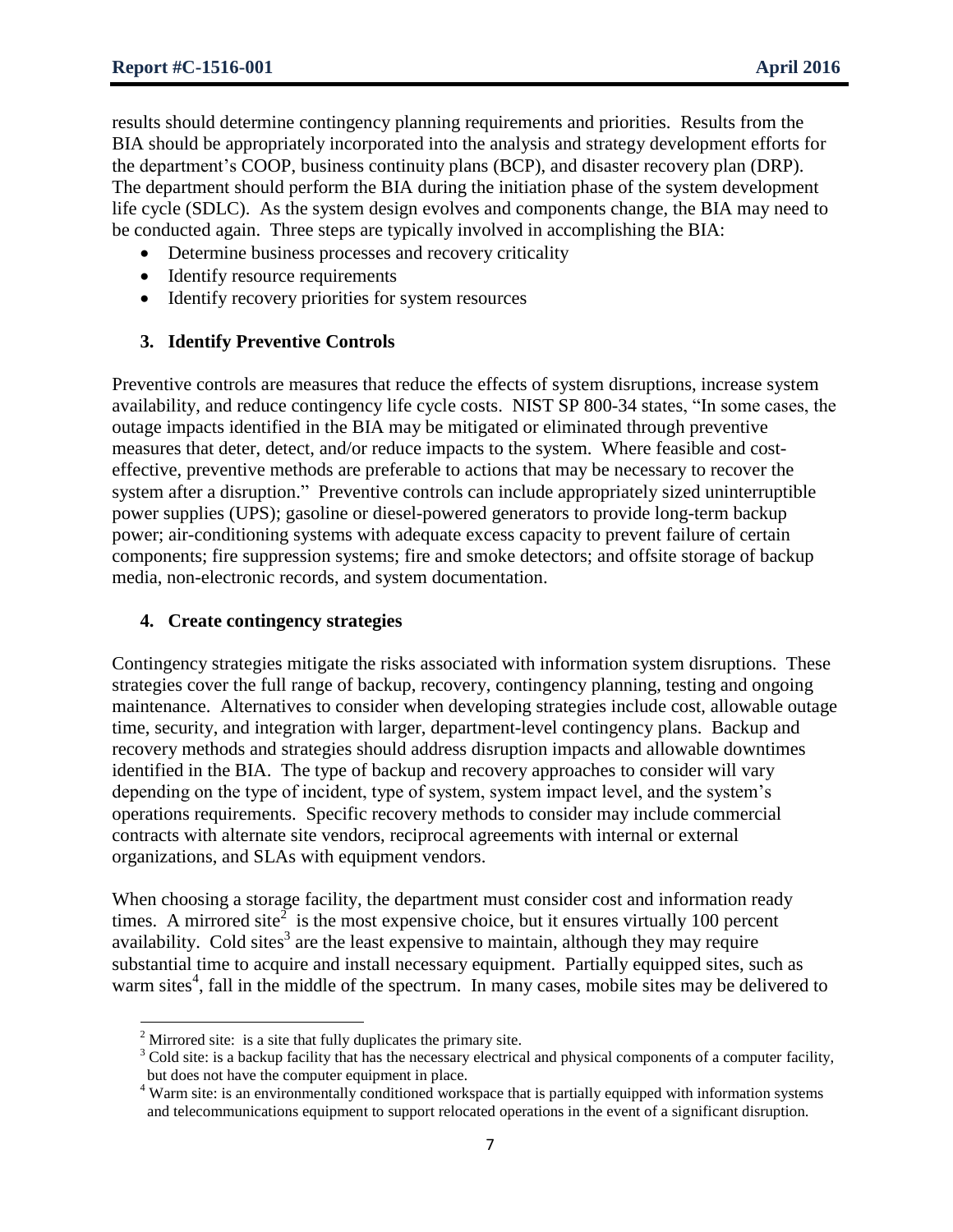the desired location within 24 hours, but the time necessary for equipment installation and setup can increase this response time.

The department should develop an MOU or SLA for an alternate site specific to the department's needs and the partner organization's capabilities. The agreement should address at a minimum, agreement duration, cost/fee structure, disaster declaration, site priority access and use, site availability and guarantee, extension of service negotiation process, guarantee of compatibility, information system requirements, change management, security requirements, personnel support, facility services, testing, records management, service-level management, work space requirements, supplies provided, and technical requirements.

## **5. Develop information system contingency plans**

Developing an IT contingency plan is a critical step in the recovery process. The plan contains detailed roles, teams, responsibilities, technical capabilities, and procedures designed to support contingency operations. NIST SP 800-34 presents a guide for creating such a plan; however, the department should modify the format to meet its needs. The contingency plan includes supporting information, the activation and notification phase, the recovery phase, the reconstitution phase, and appendices.

The supporting information component includes an introduction and concept of operations section. The introduction section may include background information, the scope of services, and any assumptions that involved parties should understand up front. The concept of operations section provides additional details about the information systems, the three phases of the contingency plan (activation and notification, recovery, and reconstitution), and a description of the information system contingency plan roles and responsibilities.

The activation and notification phase defines initial actions the department must take once a system disruption or outage has been detected or appears to be imminent. This phase includes notifying the recovery personnel, conducting an outage assessment, and activating the plan. At the completion of the activation and notification phase, information system contingency plan (ISCP) personnel will be prepared to perform recovery measures to restore system functions.

After activating the ISCP, completing outage assessments, notifying personnel, and mobilizing the appropriate teams, the department then begins the recovery phase. The recovery phase focuses on implementing recovery strategies to restore, repair, and resume operation to systems. After completing the recovery phase, information systems should be functional and performing the mission critical tasks identified in the plan. It is also important to note the possibility that only system resources identified in the BIA as high priority will be recovered at this stage. The department should ensure that detailed procedures to restore information systems or components to a known state are conveyed in the ISCP. A checklist format is useful for documenting the sequential recovery procedures and for troubleshooting problems if the system cannot be recovered properly.

The reconstitution phase is the final phase of ISCP implementation and defines the actions taken to test and validate system capability and functionality. During this phase, the department will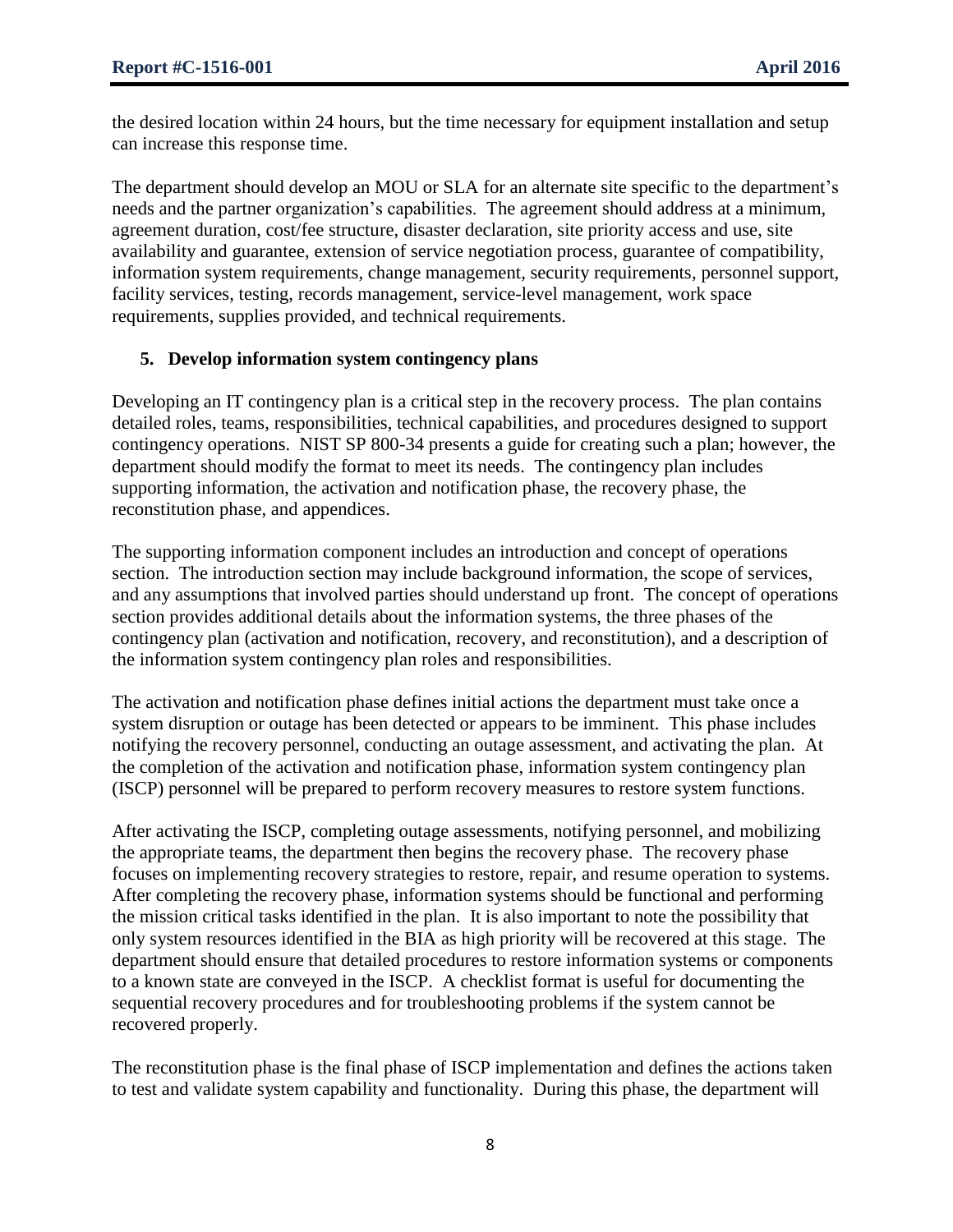complete recovery activities and resume normal system operations. If the data center is unusable for an extended period of time, the activities in this phase can be applied to a new location. This phase consist of two major activities: validating successful recovery and deactivating the plan. Validation of recovery typically includes ensuring that the information systems and supporting hardware at the permanent location are operating correctly and securely and all data files have been recovered completely and accurately. If the validation tests are successful, ISCP personnel can declare reconstitution efforts complete and all systems operating normally. At this stage, the department can start the process of deactivating the plan by returning systems to normal and finalizing all reconstitution activities.

The last component of the ISCP process is the appendices. Contingency plan appendices provide key details not contained in the main body of the plan. Common contingency plan appendices include contact information for contingency planning team personnel, vendor contact information, the BIA, detailed procedures and checklists, equipment and systems requirements, system interconnections, and vender agreements.

## **6. Test, training, and exercises**

Testing the plan is a critical element to ensure a viable contingency capability. Testing identifies plan deficiencies and helps evaluate the ability of the recovery personnel to implement the plan quickly and effectively. The department should test each IT contingency plan element to confirm the accuracy of individual recovery procedures and the overall effectiveness of the plan.

Training for personnel with contingency plan responsibilities should complement testing. Best practices are to provide training at least annually. The department should train contingency plan personnel to the extent that they are able to execute their respective recovery procedures without aid of the actual document. This is an important goal in the event that paper or electronic versions of the plan are unavailable for the first few hours resulting from the extent of the disaster.

An exercise is a simulation of an emergency designed to validate the viability of one or more aspects of an ISCP. In an exercise, personnel with roles and responsibilities in a particular ISCP meet to validate the content of a plan through discussion of their roles and their responses to emergency situations, execution of responses in a simulated operational environment, or other means of validating responses that do not involve using the actual operational environment. Exercises are scenario-driven, such as a power failure in one of the department's data centers or a fire damaging certain information systems, with additional situations often introduced during the course of an exercise.

### **7. Ensure plan maintenance**

The department must maintain the plan in a ready state that accurately reflects system requirements, procedures, departmental structure, and policies. IT systems undergo frequent changes due to shifting business needs, technology upgrades, or new internal or external policies; therefore, it is essential to review and update the plan regularly as part of the department's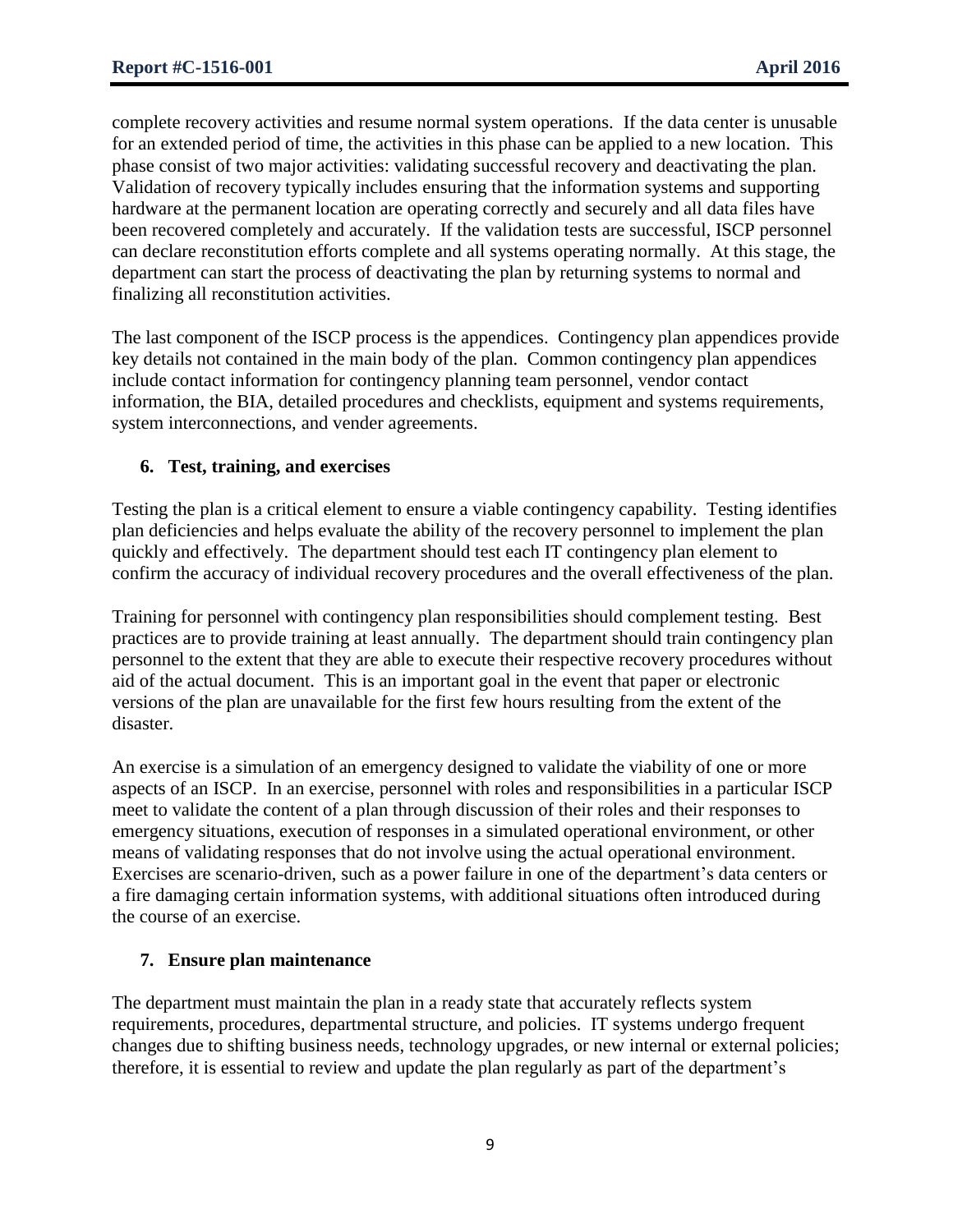change management process. The department should review the plan for accuracy and completeness at least annually or whenever significant changes occur to any element of the plan.

### **Recommendations**

This engagement focused on the department's disaster recovery state. We found that the department is taking steps to improve disaster recovery efforts; however, the department does not have a documented disaster recovery plan. To assist in the development of a disaster recovery plan, we recommend the department adopt a disaster recovery framework to establish thorough plans, procedures, and technical measures that will enable systems to be recovered as quickly and effectively as possible following a service disruption.

We recommend the department initiate several planned activities and continue efforts currently underway to facilitate the disaster recovery process. The department should continue to identify and classify all of its information systems as high, medium, or low impact systems, focusing on the availability categorization for disaster recovery purposes. The department should also identify and eliminate obsolete or duplicative systems and merge systems performing similar operations to increase efficiency and reduce the cost of recovery efforts. After the department has reduced and refined the list of information systems, the department should conduct a business impact analysis with each system owner.

Once the department conducts the business impact analysis, the department will have a defined set of mission critical functions and information systems that support those functions. The department can then determine the desired recovery time for those mission essential information systems and begin to identify the resources and associated costs required to recover mission critical business functions.

It is important that the department maintain proper agreements with business partners. While the department has a proper MOU with TCC, no official agreement exists with the Betty Easley Conference Center. We recommend the department execute an agreement with the Betty Easley Conference Center with a completely defined scope of services. With proper agreements in place, the department will have a full understanding of what services the partner will provide, should a disaster occur. For an example, the agreement should specify whether business partners would provide necessary equipment and space required for the department to continue its processes. This will allow the department to be fully prepared when making a transition to the alternate facility.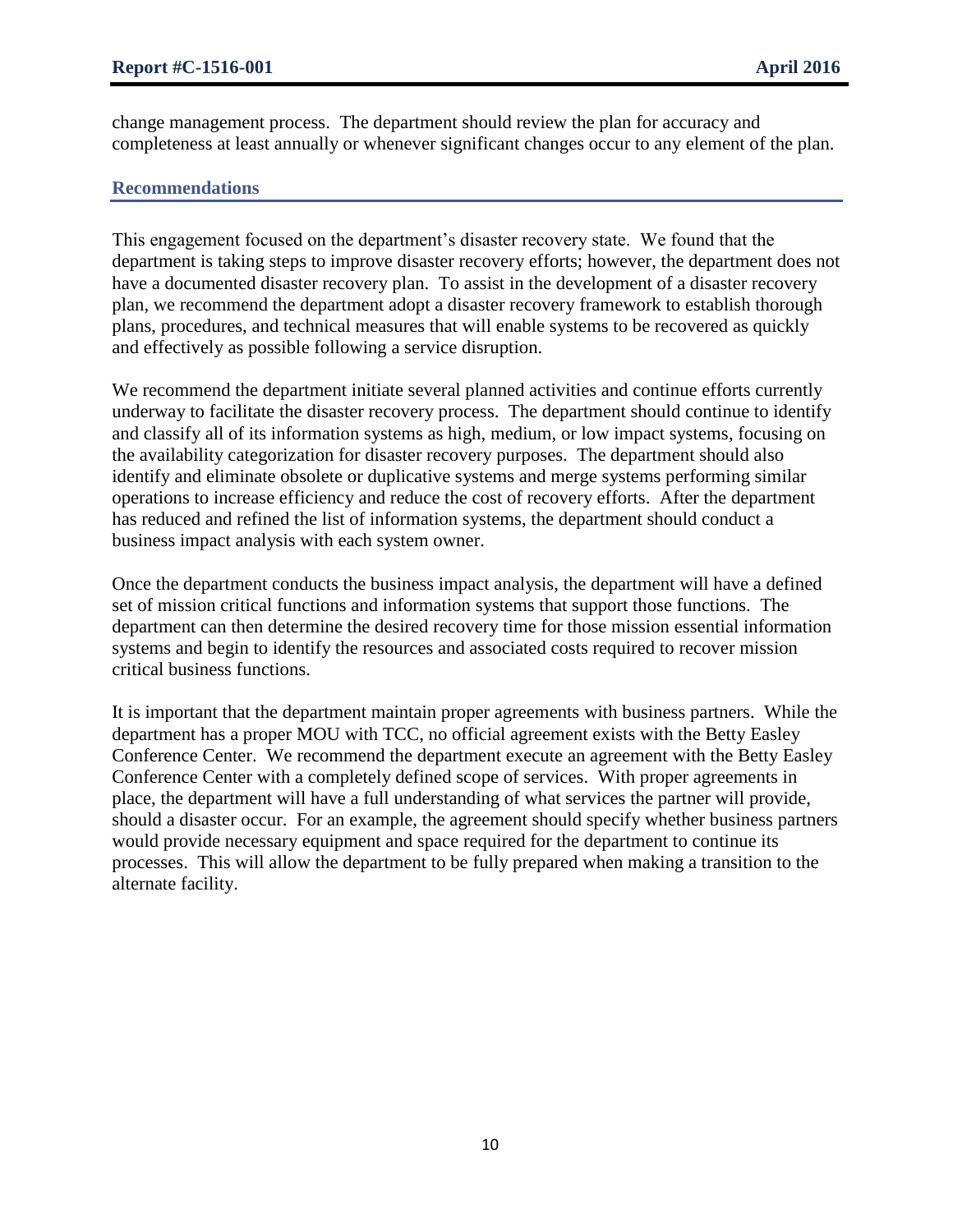### **Closing Comments**

The Office of the Inspector General would like to recognize and acknowledge the Division of Technology and Innovation for their time and assistance during the course of this review. Our review was facilitated by the cooperation and assistance extended by all personnel involved.

*To promote accountability, integrity, and efficiency in state government, the OIG completes audits and reviews of department programs, activities, and functions. Our audit was conducted under the authority of section 20.055, F.S., and in accordance with the International Standards for the Professional Practice of Internal Auditing, published by the Institute of Internal Auditors, and Principles and Standards for Offices of Inspector General, published by the Association of Inspectors General. The audit was conducted by Jeremy Anderson and supervised by Janet Snyder, CIA, CGAP, Audit Director.*

*Please address inquiries regarding this report to the OIG's Audit Director by telephone at 850-245-0403. Copies of final reports may be viewed and downloaded via the internet at [http://www.fldoe.org/ig/auditreports.asp#F.](http://www.fldoe.org/ig/auditreports.asp#F) Copies may also be requested by telephone at 850-245-0403, by fax at 850-245-9419, and in person or by mail at the Department of Education, Office of the Inspector General, 325 West Gaines Street, Suite 1201, Tallahassee, FL 32399.*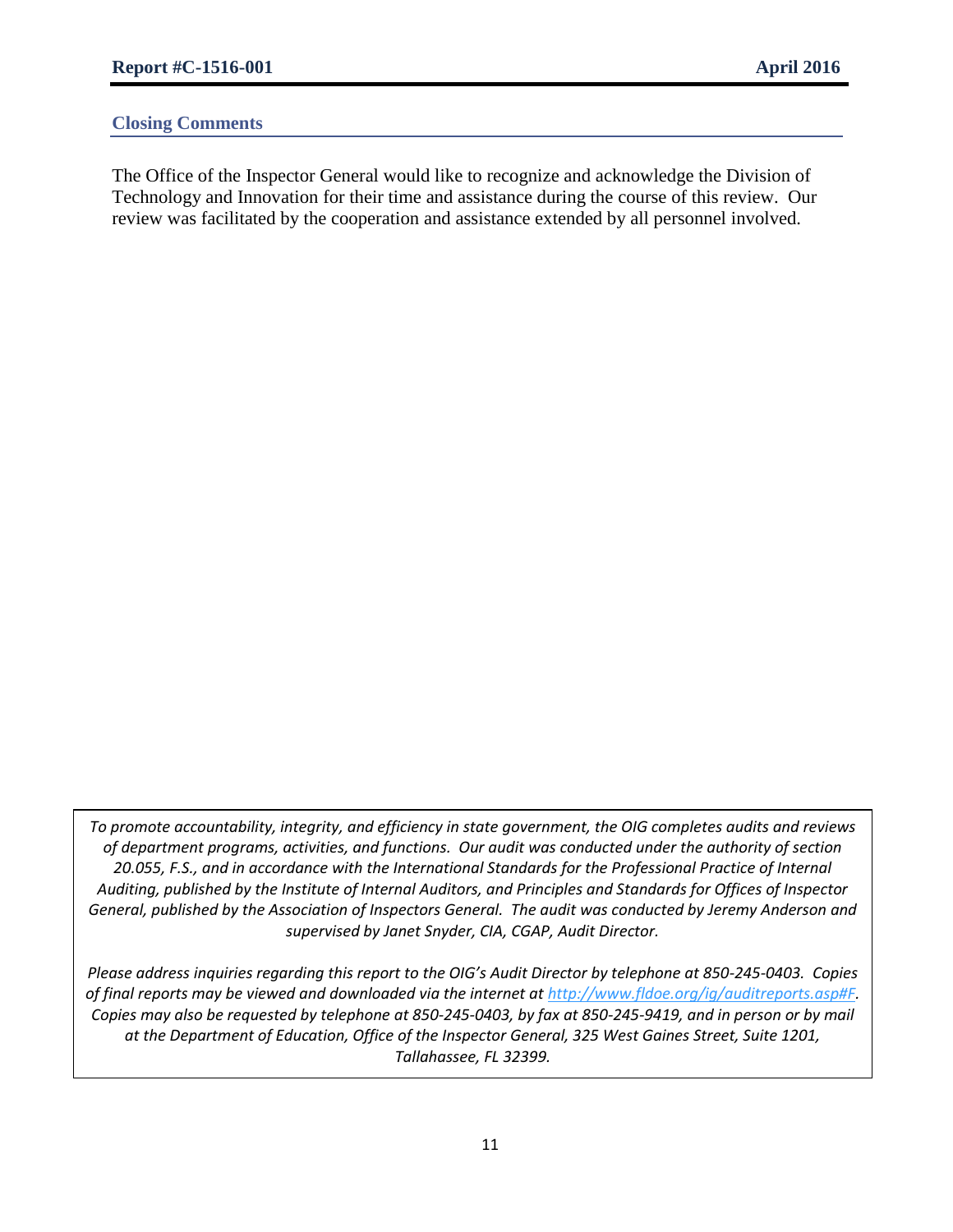## **Appendix 1: Mission Critical Applications**

Priority 1 = First 12 hours, Priority 2 = One week, Priority 3 =  $30+$  days Note: Some applications appear multiple times due to utilization by various divisions.

| <b>Applications</b>                                                           | <b>Division</b>                                                                                   | <b>Mission-Essential Functions</b>                                                                                                                                                                                                                                                                                                                                                                                                                                                                                                                                     | <b>Priority</b> |
|-------------------------------------------------------------------------------|---------------------------------------------------------------------------------------------------|------------------------------------------------------------------------------------------------------------------------------------------------------------------------------------------------------------------------------------------------------------------------------------------------------------------------------------------------------------------------------------------------------------------------------------------------------------------------------------------------------------------------------------------------------------------------|-----------------|
| Activity Web-<br><b>Based Activity</b><br>Reporting<br>Environment<br>(AWARE) | <b>Blind Services -</b><br><b>Rehabilitation Center for</b><br>the Blind and Visually<br>Impaired | Provides specific training for the recently blind/<br>visually impaired person in order for them to<br>maintain employment; MIS - maintain the AWARE<br>database and network connections for both the<br>State Office and outlying field offices and provide<br>helpdesk services; Maintain budget and available<br>funding sources; Maintain contracts; Provide<br>oversight and coordination to District offices and<br>Community Rehabilitation Partners in order to<br>provide counseling, assessment, medical services,<br>training, job placement, and advocacy; | $\mathbf{1}$    |
| Activity Web-<br><b>Based Activity</b><br>Reporting<br>Environment<br>(AWARE) | <b>Finance and Operations</b><br>- Comptroller                                                    | Recurring K-20 & Client Services' Payments                                                                                                                                                                                                                                                                                                                                                                                                                                                                                                                             | $\mathbf{1}$    |
| <b>ARAMIS</b>                                                                 | Vocational<br>Rehabilitation - Bureau<br>of Administrative<br><b>Services</b>                     | Maintains Wide Area Network - contingent upon<br>power; Assist with Bureau Personnel Issues;<br>Communication with Field Offices and customers;<br>Determine Suitability of Field Offices for<br>Operations; Maintains ARAMIS (only through 6-30-<br>12); Determine Emergency Customer Services and<br>Policy Exceptions; Verbal Authorization of Client<br>Services and Payments through ARAMIS                                                                                                                                                                       | $\mathbf{1}$    |
| <b>ARTS BUDGET</b><br><b>TRACKING</b><br>SYSTEM                               | <b>Finance and Operations</b><br>- Budget Management                                              | Preparation of Legislative Budget Request<br>(Annually)                                                                                                                                                                                                                                                                                                                                                                                                                                                                                                                | $\mathbf{1}$    |
| ASP Web                                                                       | <b>Finance and Operations</b><br>- Student Financial<br>Assistance                                | State Financial Aid Database (SSFAD); SSFAD<br>Security; SSFAD Vouchering (Dependent on DOE<br>Comptroller, State Banking and Finance and the US<br>Mail); Student Evaluations-Determination of<br>Program Eligible Students                                                                                                                                                                                                                                                                                                                                           | $\mathbf{1}$    |
| <b>BAPS</b>                                                                   | <b>Finance and Operations</b><br>- Budget Management                                              | Review Appropriation Expenditure Levels; Review<br>Annual and Quarterly Budget Release Plans<br>(Quarterly); Preparation of Budget Amendments                                                                                                                                                                                                                                                                                                                                                                                                                          | 1               |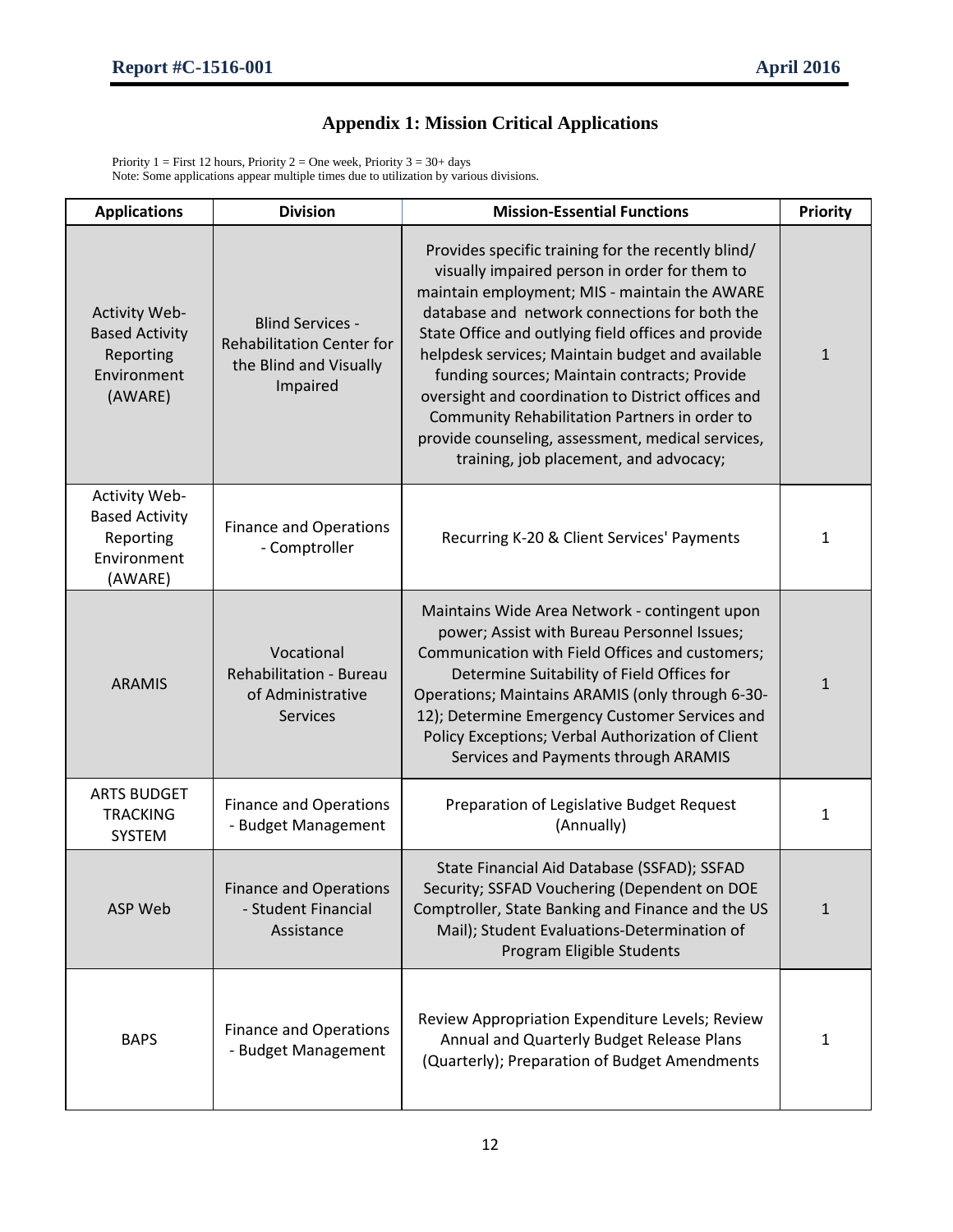| <b>Applications</b>                                                             | <b>Division</b>       | <b>Mission-Essential Functions</b>                                                                                                                                                                                                                                                                                                                                                                                                                                                                                                                                                                                 | <b>Priority</b> |
|---------------------------------------------------------------------------------|-----------------------|--------------------------------------------------------------------------------------------------------------------------------------------------------------------------------------------------------------------------------------------------------------------------------------------------------------------------------------------------------------------------------------------------------------------------------------------------------------------------------------------------------------------------------------------------------------------------------------------------------------------|-----------------|
| <b>BEC Application</b><br>Server Cluster                                        | <b>Public Schools</b> | State appropriations assigned to Bureau: Provide<br>continuous development of applications/<br>documents, monitoring, review of deliverables, and<br>reporting; School Advisory Council: Provide<br>technical assistance; review compliance reports;<br>Blue Ribbon Schools Program: Submit nominations<br>for the State of Florida to the United States<br>Department of Education, provide technical<br>assistance to schools in the development of<br>applications; Certification Information for School<br>District Partners (Applicant Info only, no Web<br>image viewing)                                    | $\mathbf{1}$    |
| <b>BEC DEKMPUDB</b><br>Database                                                 | <b>Public Schools</b> | State appropriations assigned to Bureau: Provide<br>continuous development of applications/<br>documents, monitoring, review of deliverables, and<br>reporting School Advisory Council; review<br>compliance reports; Blue Ribbon Schools; School<br>Advisory Council: Provide technical assistance;<br>review compliance reports; Blue Ribbon Schools<br>Program: Submit nominations for the State of<br>Florida to the United States Department of<br>Education, provide technical assistance to schools<br>in the development of applications; Certification<br><b>Information for School District Partners</b> | $\mathbf{1}$    |
| <b>BEC FileNet</b><br><b>Imaging Servers</b>                                    | <b>Public Schools</b> | Blue Ribbon Schools Program: Submit nominations<br>for the State of Florida to the United States<br>Department of Education, provide technical<br>assistance to schools in the development of<br>applications; Certification Information for School<br><b>District Partners</b>                                                                                                                                                                                                                                                                                                                                    | 1               |
| <b>BEC Partnership</b><br><b>Access &amp; Services</b><br>System (BEC-<br>PASS) | <b>Public Schools</b> | State appropriations assigned to Bureau: Provide<br>continuous development of<br>applications/documents, monitoring, review of<br>deliverables, and reporting School Advisory Council:<br>Provide technical assistance; review compliance<br>reports; Blue Ribbon Schools; School Advisory<br>Council; review compliance reports; Blue Ribbon<br>Schools Program: Submit nominations for the State<br>of Florida to the United States Department of<br>Education, provide technical assistance to schools<br>in the development of applications; Certification<br><b>Information for School District Partners</b>  | 1               |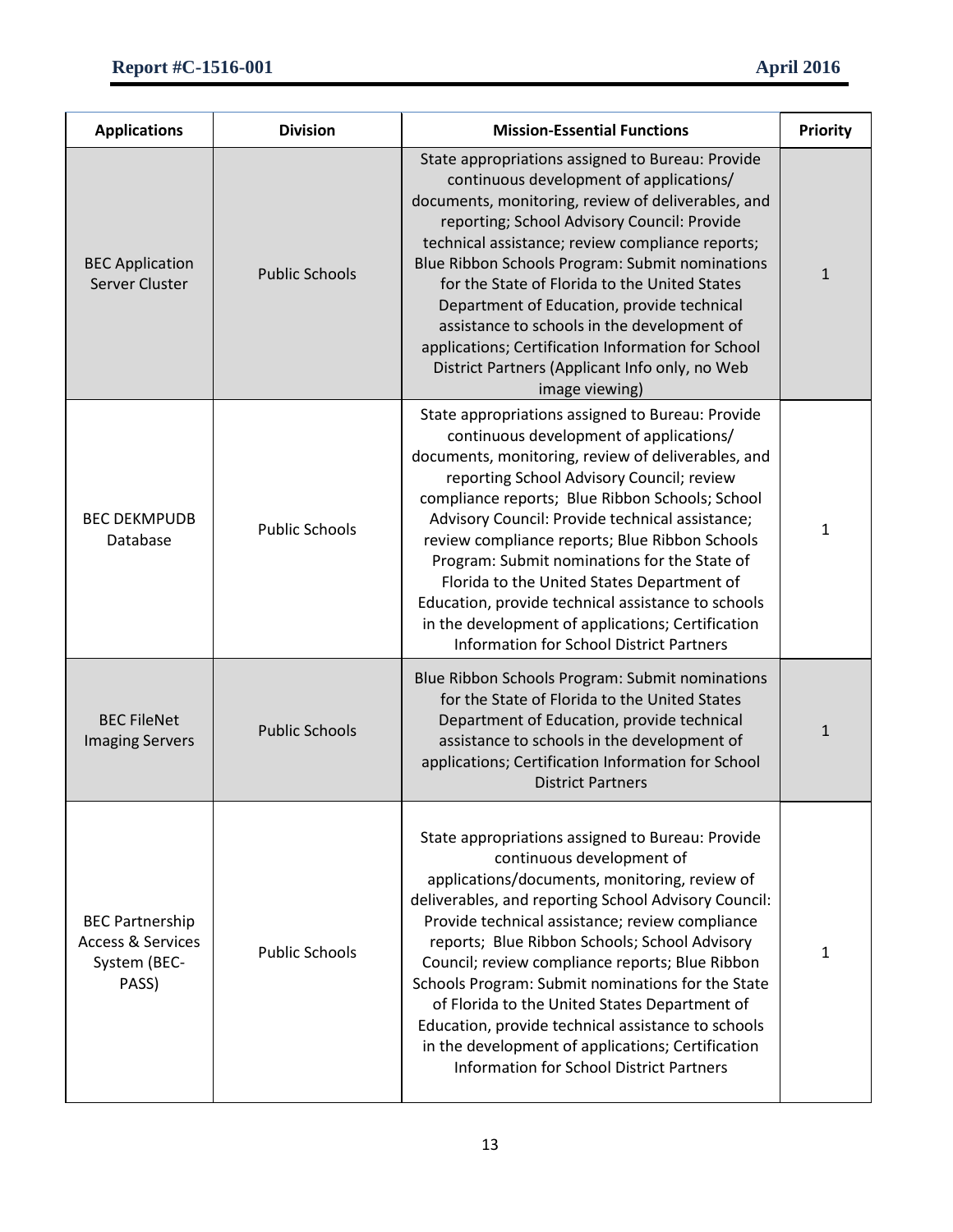| <b>Applications</b>                                                               | <b>Division</b>                                                               | <b>Mission-Essential Functions</b>                                                                                                                                                                                                                                                                                                                                                                                                                                                                                                                                                                                                                     | <b>Priority</b> |
|-----------------------------------------------------------------------------------|-------------------------------------------------------------------------------|--------------------------------------------------------------------------------------------------------------------------------------------------------------------------------------------------------------------------------------------------------------------------------------------------------------------------------------------------------------------------------------------------------------------------------------------------------------------------------------------------------------------------------------------------------------------------------------------------------------------------------------------------------|-----------------|
| <b>BEC Storage Area</b><br><b>Network</b>                                         | <b>Public Schools</b>                                                         | Blue Ribbon Schools Program: Submit nominations<br>for the State of Florida to the United States<br>Department of Education, provide technical<br>assistance to schools in the development of<br>applications; Certification Information for School<br><b>District Partners</b>                                                                                                                                                                                                                                                                                                                                                                        | $\mathbf{1}$    |
| <b>BEC Telephony</b><br>Application<br>Workstations                               | <b>Public Schools</b>                                                         | <b>Certification Information for School District</b><br>Partners (Applicant Info only, no Web image<br>viewing)                                                                                                                                                                                                                                                                                                                                                                                                                                                                                                                                        | 1               |
| Cables                                                                            | Technology and<br><b>Innovations - Education</b><br>Data Center               | COOP Support - Alternate Relocation Site (ARS)                                                                                                                                                                                                                                                                                                                                                                                                                                                                                                                                                                                                         | $\mathbf{1}$    |
| Cash Advance And<br><b>Reporting Of</b><br><b>Disbursements</b><br>System (CARDS) | <b>Finance and Operations</b><br>- Comptroller                                | Recurring K-20 & Client Services' Payments                                                                                                                                                                                                                                                                                                                                                                                                                                                                                                                                                                                                             | 1               |
| Cell phone                                                                        | <b>Finance and Operations</b><br>- Personnel<br>Management                    | Staffing; Benefits, Insurance & Retirement<br>(Including Workers' Compensation); Classification;<br>Personnel File Management; Respond to Public<br>Record Requests; Provide Administrative Support;<br>Coordinate Personnel's Corr-Track Responses                                                                                                                                                                                                                                                                                                                                                                                                    | $\mathbf{1}$    |
| Comptroller's<br>database                                                         | <b>Finance and Operations</b><br>- School Business<br>Services                | FEFP Funds Distribution                                                                                                                                                                                                                                                                                                                                                                                                                                                                                                                                                                                                                                | 1               |
| Computer                                                                          | Vocational<br>Rehabilitation - Bureau<br>of Administrative<br><b>Services</b> | Assists with Facilities Assessment; Assists with<br>Management Information Systems; Assists with<br>Bureau Personnel Issues ; Assists with Invoice<br>Processing; Assists with Purchasing; Determines<br>Suitability of Facilities for Operations - helps ensure<br>compliance with OSHA and ADA regulations;<br>Approve Field Services Purchases; Assist with<br>Bureau Personnel Issues; Leadership for the<br>Division; Communication with Field Offices;<br>Communication with Injured Worker District Offices<br>Related to the Impact, Status, and Needs;<br>Maintains communications and provides technical<br>assistance on an as-needed basis | $\mathbf{1}$    |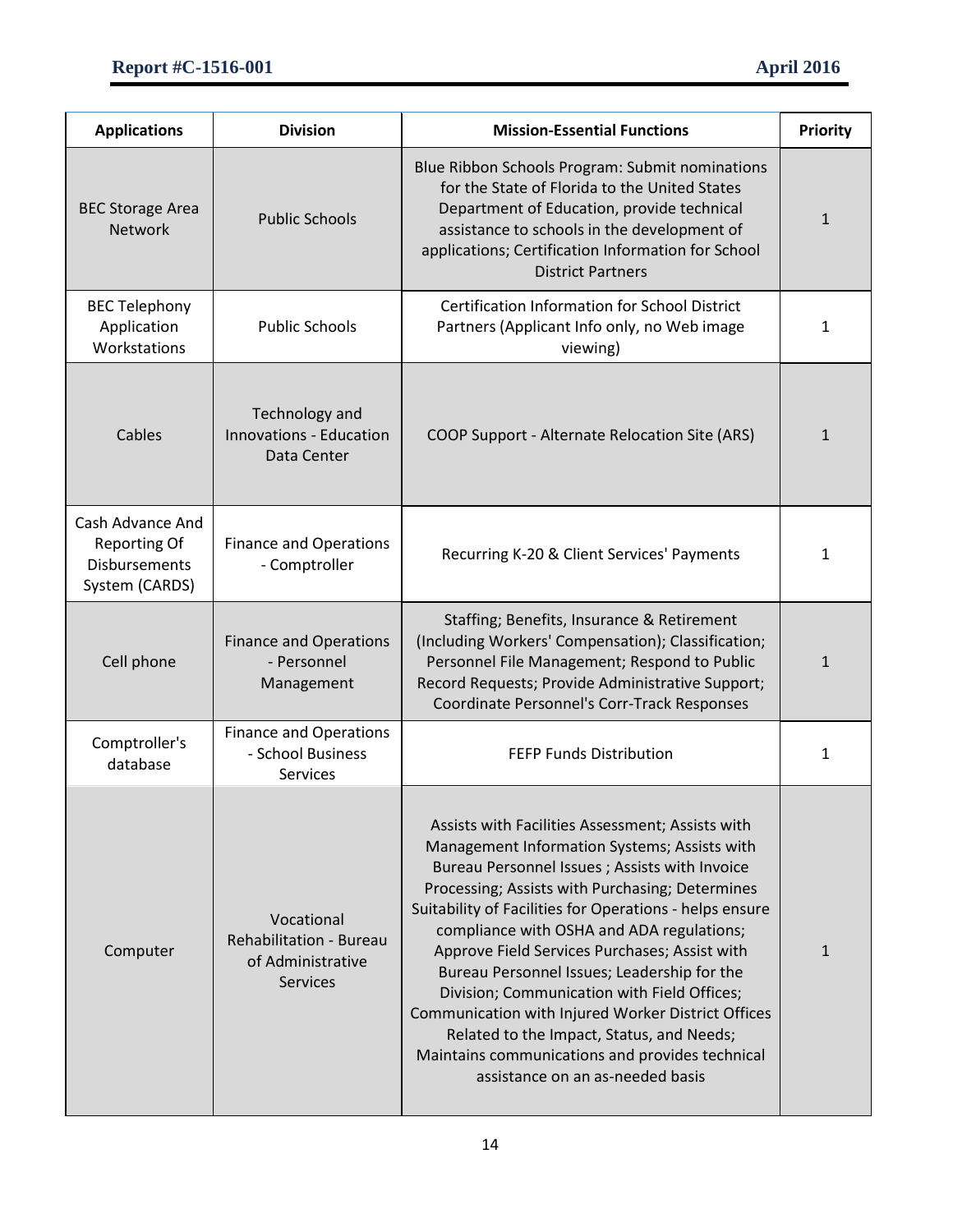| <b>Applications</b> | <b>Division</b>                                                                                                                   | <b>Mission-Essential Functions</b>                                                                                                                                                                                                                                                                                                                                                                                                                                                                                                                                                                                                                                                                      | <b>Priority</b> |
|---------------------|-----------------------------------------------------------------------------------------------------------------------------------|---------------------------------------------------------------------------------------------------------------------------------------------------------------------------------------------------------------------------------------------------------------------------------------------------------------------------------------------------------------------------------------------------------------------------------------------------------------------------------------------------------------------------------------------------------------------------------------------------------------------------------------------------------------------------------------------------------|-----------------|
| Computer            | <b>Blind Services - State</b><br>Office/Headquarters                                                                              | Overall administration of Division; Personnel;<br>Communications - assist the Director and Senior<br>Management with internal and external<br>communications                                                                                                                                                                                                                                                                                                                                                                                                                                                                                                                                            | 1               |
| Computer            | Technology and<br>Innovations - Education<br>Data Center                                                                          | COOP Support - Alternate Relocation Site (ARS)                                                                                                                                                                                                                                                                                                                                                                                                                                                                                                                                                                                                                                                          | 1               |
| Computer            | Office of the<br>Commissioner - Chief of<br>Staff                                                                                 | <b>Chief Information Officer</b>                                                                                                                                                                                                                                                                                                                                                                                                                                                                                                                                                                                                                                                                        | $\mathbf{1}$    |
| Computer            | Public Schools - K-12<br>Student Achievement &<br>School Improvement -<br><b>Bureau of Federal</b><br><b>Educational Programs</b> | Choice with Transportation and Supplemental<br>Educational Services - Ensures that students in<br>schools in need of improvement, corrective action,<br>or restructuring are provided the opportunity to<br>transfer to a higher performing school or are<br>provided supplemental educational opportunities<br>to increase their academic achievement. Approves<br>supplemental educational services providers for the<br>state and ensures that parents are notified in a<br>timely manner of the availability of such services<br>and the opportunity to transfer.                                                                                                                                   | $\mathbf{1}$    |
| Computer            | Technology and<br>Innovation                                                                                                      | Web site communications - employees, school<br>districts and general public; School support -<br>financial funding; Teacher Certification system<br>support; Bright Futures eligibility; Database<br>maintenance and support (support for all systems<br>with relational database); Support the State<br>Student Financial Aid Database System (OSFA);<br>Support the Federal Family Education Loan<br>Program System (OSFA); Receive and redistribute<br>national and/or state news/weather (Media<br>Services); Coordinate State Public Broadcasting<br>Service (Media Services); Technology Purchases;<br>Coordination of all information technology support<br>functions; Desktop Support; Helpdesk | 1               |
| Computer            | <b>Finance and Operations</b>                                                                                                     | Calculation of adjustments to the class size<br>operating categorical resulting from noncompliance<br>with class size maximums; Claims Processing                                                                                                                                                                                                                                                                                                                                                                                                                                                                                                                                                       | 1               |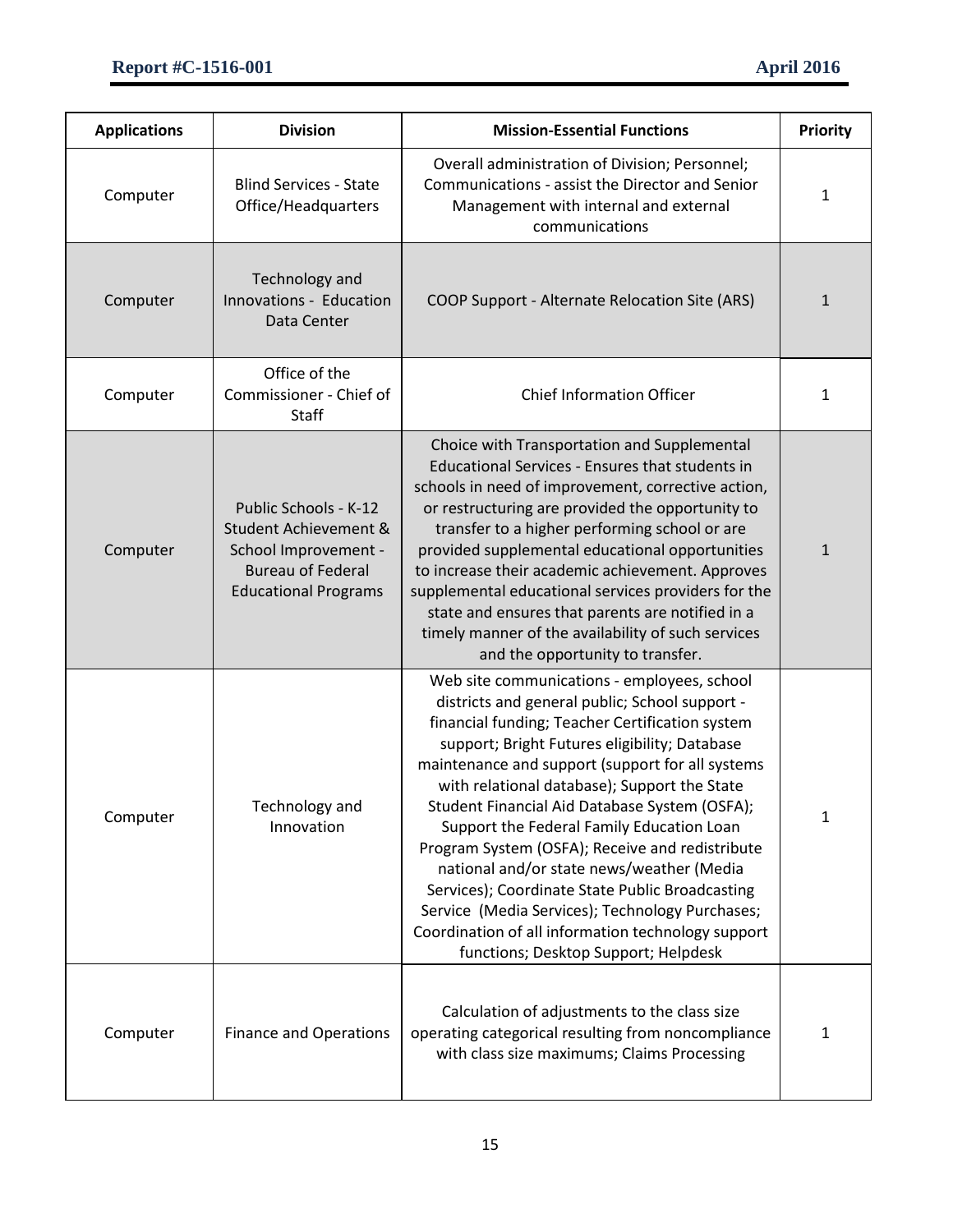| <b>Applications</b>                              | <b>Division</b>                                                                                                  | <b>Mission-Essential Functions</b>                                                                                                                                                                                                                                                                                                                                                                                                                                                                                                                                                                     | <b>Priority</b> |
|--------------------------------------------------|------------------------------------------------------------------------------------------------------------------|--------------------------------------------------------------------------------------------------------------------------------------------------------------------------------------------------------------------------------------------------------------------------------------------------------------------------------------------------------------------------------------------------------------------------------------------------------------------------------------------------------------------------------------------------------------------------------------------------------|-----------------|
| Computer and<br>IP/Mainframe<br>Printer          | <b>Finance and Operations</b><br>- Budget Management                                                             | Reports for DOE Management, Budget Technical<br>Assistance to DOE Staff; Provide budget<br>authorization for purchases and personnel actions;<br>Review Appropriation Expenditure Levels; Review<br>Annual and Quarterly Budget Release Plans<br>(Quarterly); Preparation of Legislative Budget<br>Request (Annually); Preparation and Management<br>of Agency Operating Budget; Administer Personnel<br>Activity Reporting System; Preparation of Budget<br>Amendments; Maintain Salary Rate and Dollar<br>Projections for all Divisions; Maintain Appropriation<br>Tracking System (Quarterly); etc. | $\mathbf{1}$    |
| <b>COOP Emergency</b><br><b>Technology Kit</b>   | Technology and<br><b>Innovations - Education</b><br>Data Center                                                  | COOP Support - Alternate Relocation Site (ARS)                                                                                                                                                                                                                                                                                                                                                                                                                                                                                                                                                         | 1               |
| <b>COOP Planning</b><br>and Procedures<br>manual | Technology and<br>Innovations - (Chief<br>Information Officer)                                                   | Coordination of all information technology support<br>functions                                                                                                                                                                                                                                                                                                                                                                                                                                                                                                                                        | $\mathbf{1}$    |
| <b>CTI Server</b>                                | Public Schools - K-12<br>Student Achievement &<br>School Improvement -<br><b>Bureau of School</b><br>Improvement | Blue Ribbon Schools Program: Submit nominations<br>for the State of Florida to the United States<br>Department of Education, provide technical<br>assistance to schools in the development of<br>applications; Certification Information for School<br><b>District Partners</b>                                                                                                                                                                                                                                                                                                                        | 1               |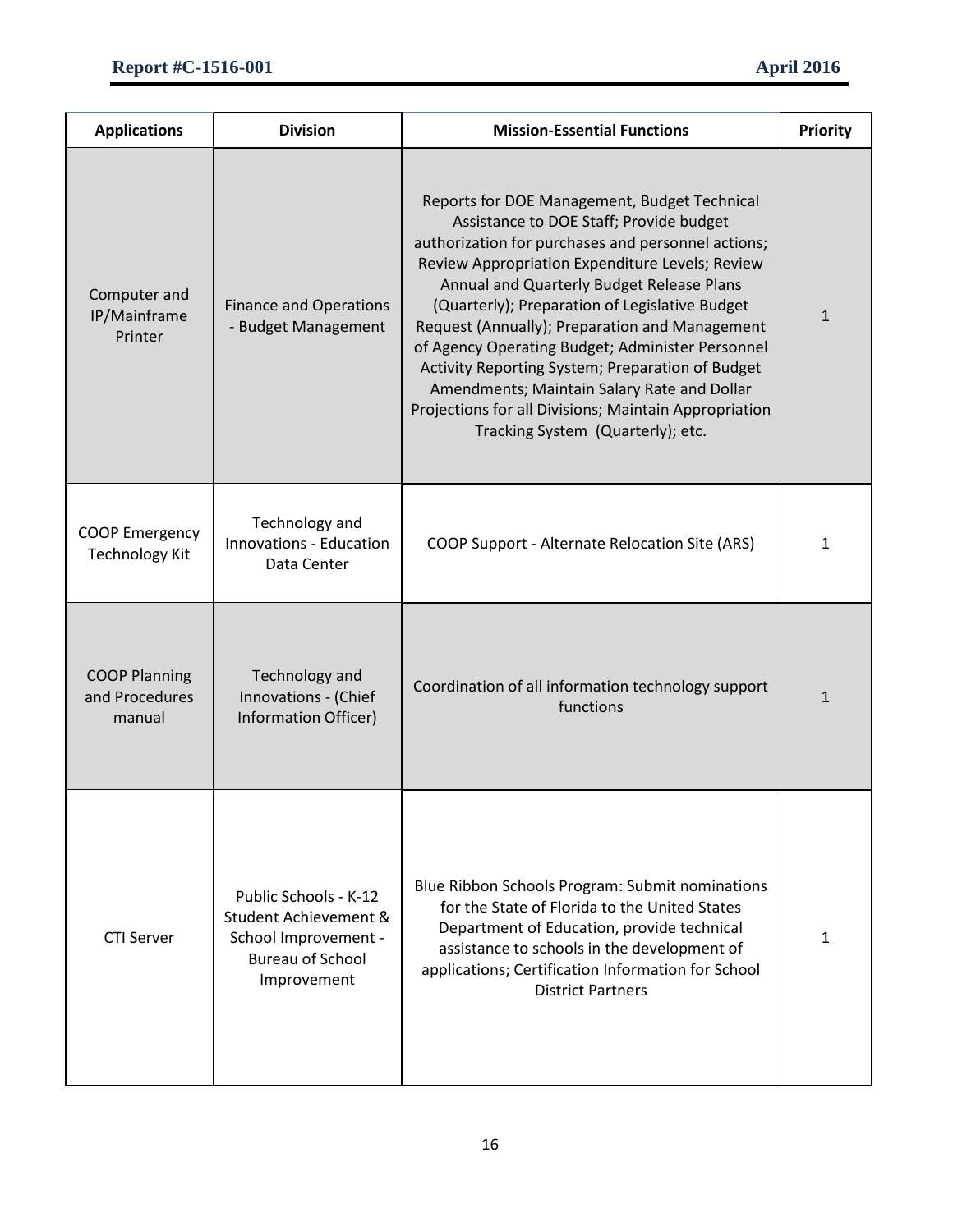| <b>Applications</b>                                               | <b>Division</b>                                                       | <b>Mission-Essential Functions</b>                                                                                                                                                                                                                                                                                                                                                                                                                                                                                                                                                                                                                                                                                                                                                                                                                                                                                                                                                                                                                                                                                 | <b>Priority</b> |
|-------------------------------------------------------------------|-----------------------------------------------------------------------|--------------------------------------------------------------------------------------------------------------------------------------------------------------------------------------------------------------------------------------------------------------------------------------------------------------------------------------------------------------------------------------------------------------------------------------------------------------------------------------------------------------------------------------------------------------------------------------------------------------------------------------------------------------------------------------------------------------------------------------------------------------------------------------------------------------------------------------------------------------------------------------------------------------------------------------------------------------------------------------------------------------------------------------------------------------------------------------------------------------------|-----------------|
| <b>DOE Servers</b>                                                | <b>Public Schools</b>                                                 | Title I, Part C - Supports high-quality and<br>comprehensive educational and support services<br>programs for migratory children to help reduce the<br>educational disruptions faced by such children, and<br>ensures that migratory children receive full and<br>appropriate opportunities to reach proficiency on<br>the Next Generation Sunshine State Standards;<br>Title I, Part D - Supports educational programs for<br>children and youth in neglected or delinquent<br>institutions to ensure such children and youth<br>reach proficiency on the Next Generation Sunshine<br>State Standards, ensures the provision of transition<br>services from such institutions, and supports at-risk<br>and dropout prevention programs; Title X - Ensures<br>that homeless children and youth have equal<br>access to free, appropriate education as provided<br>to all children, that such children and youth reach<br>proficiency on the Next Generation Sunshine State<br>Standards, and addresses the problems that<br>homeless children and youth face in enrolling,<br>attending, and succeeding in school. | $\mathbf{1}$    |
| EA System housed<br>at NWRDC                                      | <b>Finance and Operations</b><br>- School Business<br><b>Services</b> | Calculation of Florida Education Finance Program<br>(FEFP) and Transportation Funding; Review of<br>Annual Financial Reports; Review of Program Cost<br>Report; District Summary Budget Submittal; Create<br>District Summary Budget and Annual Financial<br>Report Templates; Prepare state and federal<br>reports;                                                                                                                                                                                                                                                                                                                                                                                                                                                                                                                                                                                                                                                                                                                                                                                               | 1               |
| Education<br>Information and<br>Accountability<br>Services (EIAS) | <b>Finance and Operations</b><br>- School Business<br><b>Services</b> | Web-based Student Database FEFP Reporting;<br>Web-based Hazardous Walking Conditions                                                                                                                                                                                                                                                                                                                                                                                                                                                                                                                                                                                                                                                                                                                                                                                                                                                                                                                                                                                                                               | $\mathbf{1}$    |
| Educator<br>Certification<br>databases                            | <b>Public Schools</b>                                                 | Handle prosecution procedures prior to taking final<br>disciplinary action against educator certificates or<br>applicants for certification (this includes noticing<br>parties, issuing final orders, and collating, writing<br>and submitting appeals); Suspend and reinstate<br>educator certificates related to non-payment of<br>Child Support.                                                                                                                                                                                                                                                                                                                                                                                                                                                                                                                                                                                                                                                                                                                                                                | 1               |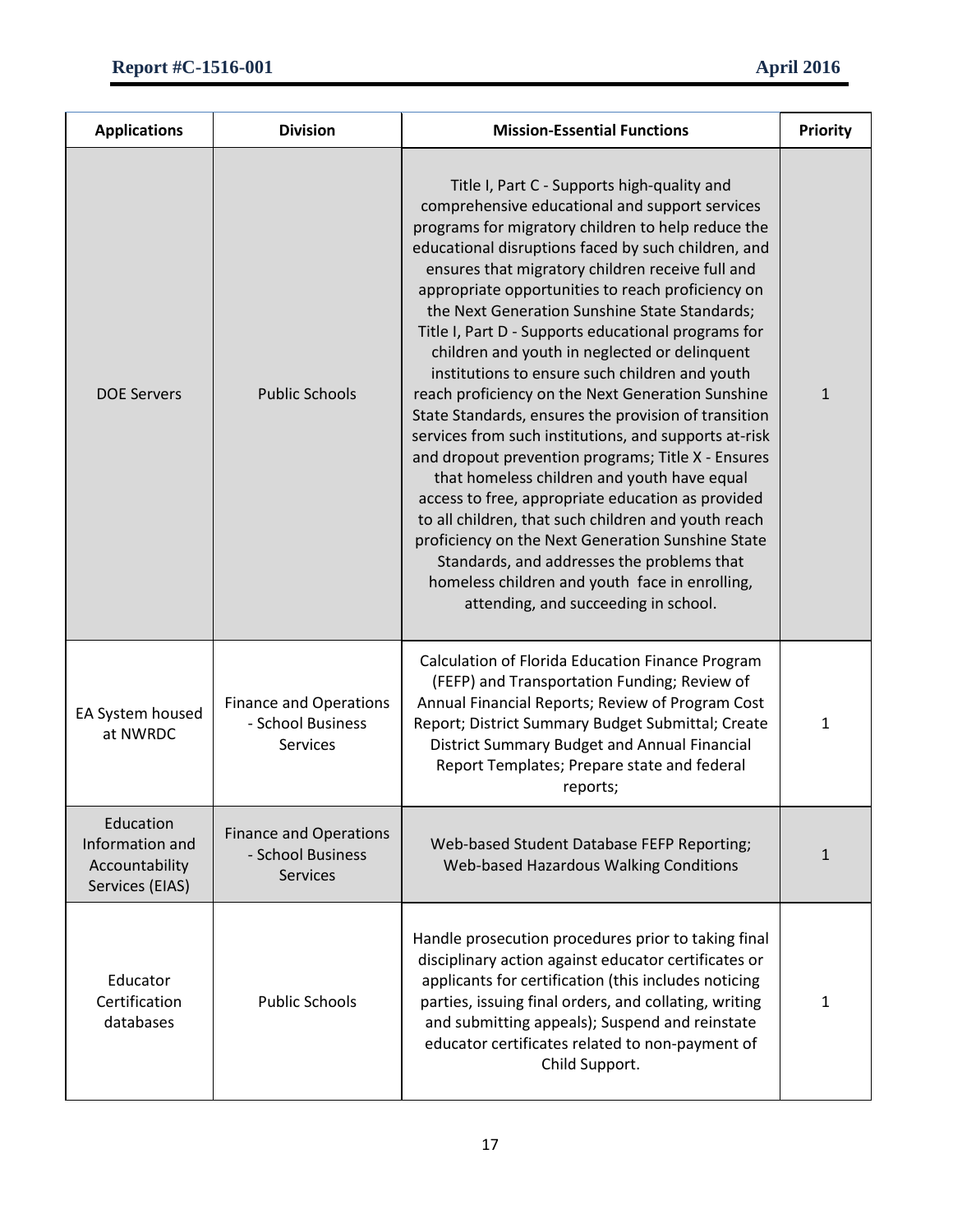| <b>Applications</b>                 | <b>Division</b>                                                       | <b>Mission-Essential Functions</b>                                                                                                                                                                                                                                                                                                                                                                                                                                                                                                                                                                                                                                                                                                                                                                                                                                                                                                                                                                      | <b>Priority</b> |
|-------------------------------------|-----------------------------------------------------------------------|---------------------------------------------------------------------------------------------------------------------------------------------------------------------------------------------------------------------------------------------------------------------------------------------------------------------------------------------------------------------------------------------------------------------------------------------------------------------------------------------------------------------------------------------------------------------------------------------------------------------------------------------------------------------------------------------------------------------------------------------------------------------------------------------------------------------------------------------------------------------------------------------------------------------------------------------------------------------------------------------------------|-----------------|
| Educator<br>Certification<br>Lookup | <b>Public Schools</b>                                                 | School Advisory Council: Provide technical<br>assistance; review compliance reports; Blue Ribbon<br>Schools Program: Submit nominations for the State<br>of Florida to the United States Department of<br>Education, provide technical assistance to schools<br>in the development of applications; Certification<br><b>Information for School District Partners</b>                                                                                                                                                                                                                                                                                                                                                                                                                                                                                                                                                                                                                                    | $\mathbf{1}$    |
| Email                               | <b>Board of Governors</b>                                             | Communications                                                                                                                                                                                                                                                                                                                                                                                                                                                                                                                                                                                                                                                                                                                                                                                                                                                                                                                                                                                          | 1               |
| Email                               | <b>Finance and Operations</b><br>- Contracts, Grants &<br>Procurement | Communications                                                                                                                                                                                                                                                                                                                                                                                                                                                                                                                                                                                                                                                                                                                                                                                                                                                                                                                                                                                          | 1               |
| Email                               | <b>Florida Colleges</b>                                               | Communications                                                                                                                                                                                                                                                                                                                                                                                                                                                                                                                                                                                                                                                                                                                                                                                                                                                                                                                                                                                          | 1               |
| Email                               | Office of the<br>Commissioner - Chief of<br><b>Staff</b>              | Communications                                                                                                                                                                                                                                                                                                                                                                                                                                                                                                                                                                                                                                                                                                                                                                                                                                                                                                                                                                                          | 1               |
| Email                               | <b>Public Schools</b>                                                 | Communications                                                                                                                                                                                                                                                                                                                                                                                                                                                                                                                                                                                                                                                                                                                                                                                                                                                                                                                                                                                          | $\mathbf{1}$    |
| fax machine                         | <b>Blind Services - State</b><br>Office/Headquarters                  | Overall administration of Division; Personnel;<br>Communications - assist the Director and Senior<br>Management with internal and external<br>communications                                                                                                                                                                                                                                                                                                                                                                                                                                                                                                                                                                                                                                                                                                                                                                                                                                            | $\mathbf{1}$    |
| <b>FLAIR</b>                        | <b>Blind Services - State</b><br>Office/Headquarters                  | Maintain budget and available funding sources;<br>Maintain finance and accounting services (i.e.,<br>process invoices)                                                                                                                                                                                                                                                                                                                                                                                                                                                                                                                                                                                                                                                                                                                                                                                                                                                                                  | 1               |
| <b>FLAIR</b>                        | <b>Finance and Operations</b>                                         | Reports for DOE Management, Budget Technical<br>Assistance to DOE Staff; Provide budget<br>authorization for purchases and personnel actions;<br>Review Cash Accounts; Preparation of Legislative<br>Budget Request (Annually); Preparation and<br>Management of Agency Operating Budget;<br>Administer Personnel Activity Reporting System;<br><b>Maintain Appropriation Tracking System</b><br>(Quarterly); Reports for DOE Management, Budget<br>Technical Assistance to DOE Staff; Provide budget<br>authorization for purchases and personnel actions;<br>Preparation of Legislative Budget Request<br>(Annually); Preparation and Management of<br>Agency Operating Budget; Administer Personnel<br>Activity Reporting System; Maintain Appropriation<br>Tracking System (Quarterly); Disbursement of<br>Monthly Appropriations to Colleges; Reports for<br>DOE Management, Budget Technical Assistance to<br>DOE Staff; Provide budget authorization for<br>purchases and personnel actions etc. | $\mathbf{1}$    |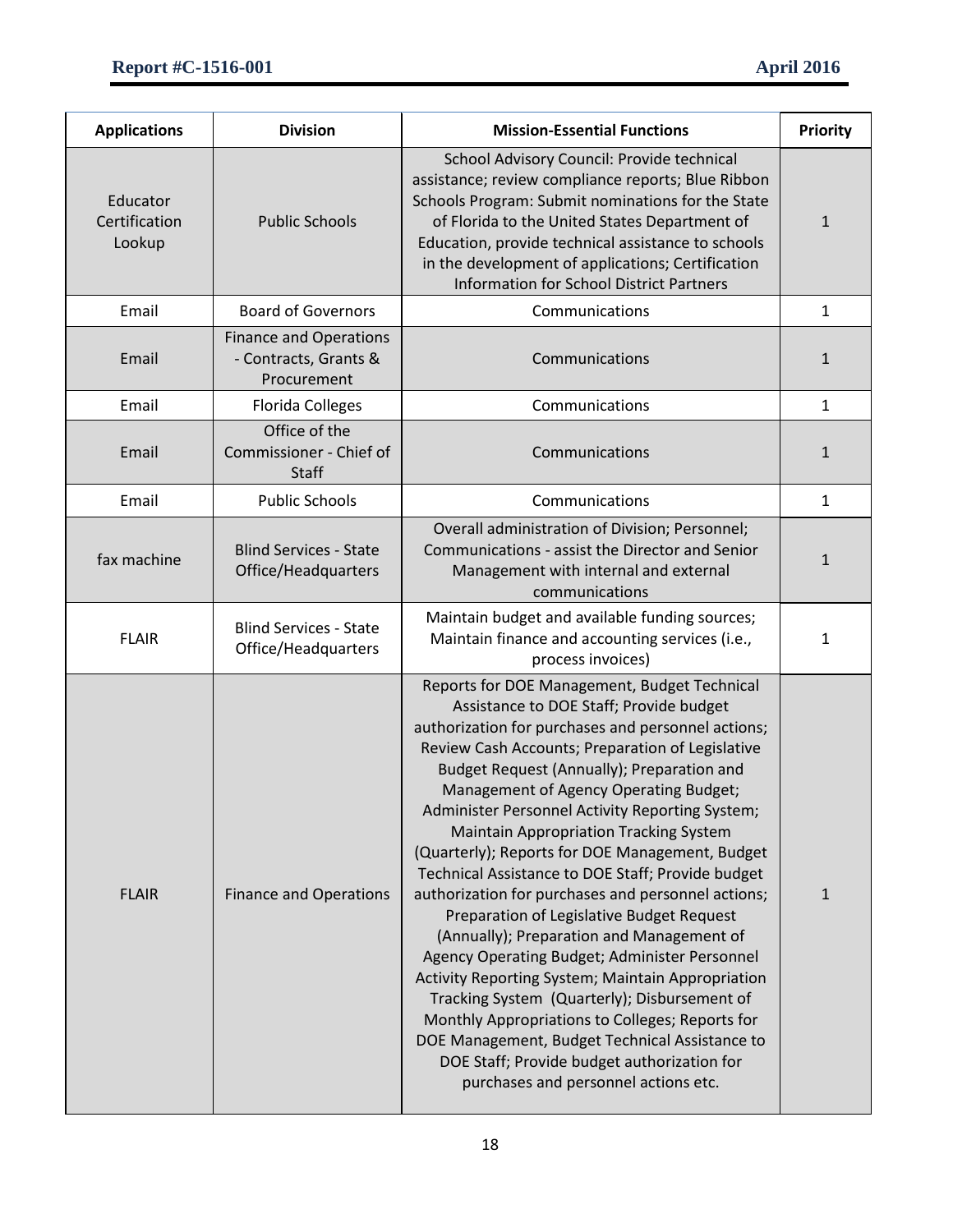| <b>Applications</b>                                  | <b>Division</b>                                                                      | <b>Mission-Essential Functions</b>                                                                                                                                                                                                                                                                                                                                                                                                                                                                                                                                                                                                                                        | <b>Priority</b> |
|------------------------------------------------------|--------------------------------------------------------------------------------------|---------------------------------------------------------------------------------------------------------------------------------------------------------------------------------------------------------------------------------------------------------------------------------------------------------------------------------------------------------------------------------------------------------------------------------------------------------------------------------------------------------------------------------------------------------------------------------------------------------------------------------------------------------------------------|-----------------|
| <b>FLAIR</b>                                         | Office of the<br>Commissioner -<br>Commission for<br>Independent Education           | Administrative                                                                                                                                                                                                                                                                                                                                                                                                                                                                                                                                                                                                                                                            | 1               |
| <b>FLAIR</b>                                         | Vocational<br><b>Rehabilitation - Bureau</b><br>of Administrative<br><b>Services</b> | Authorization of Payment through FLAIR; Approve<br>Field Services Purchases; Facilities Management;<br>Approves Purchases; Assists with Personnel Issues;<br>Assist with Bureau Personnel Issues                                                                                                                                                                                                                                                                                                                                                                                                                                                                          | $\mathbf{1}$    |
| Grants<br>Management<br>System (GMS)                 | Career and Adult<br><b>Education - Grants</b><br>Administration                      | Maintain Integrity of Grant Administration;<br>Approve grant deliverables to ensure continued<br>flow of funds to districts; Differentiated<br>Accountability- Florida's statewide system of<br>support for high-need schools: Provide technical<br>assistance and support for school improvement<br>through Regional Executive Directors (REDs); School<br>and District Improvement Plans: Provide technical<br>assistance and management, including Web system<br>lookup and baseline and mid-year reporting                                                                                                                                                            | 1               |
| <b>Interactive Voice</b><br>Response (IVR)<br>System | <b>Public Schools</b>                                                                | School Advisory Council: Provide technical<br>assistance; review compliance reports; Blue Ribbon<br>Schools Program: Submit nominations for the State<br>of Florida to the United States Department of<br>Education, provide technical assistance to schools<br>in the develop; Certification Information for School<br><b>District Partners</b>                                                                                                                                                                                                                                                                                                                          | 1               |
| Internet access                                      | <b>Finance and Operations</b><br>- Personnel<br>Management                           | Staffing; Benefits, Insurance & Retirement<br>(Including Workers' Compensation); Classification;<br>Personnel File Management; Respond to Public<br>Record Requests; Provide Administrative Support;<br>Coordinate Personnel's Corr-Track Responses;<br><b>Claims Processing</b>                                                                                                                                                                                                                                                                                                                                                                                          | 1               |
| Internet access                                      | Technology and<br><b>Innovations - Education</b><br>Data Center                      | Receive and redistribute national and/or state<br>news/weather (Media Services); Coordinate State<br>Public Broadcasting Service (Media Services); Web<br>site communications - employees, school districts<br>and general public; School support - financial<br>funding; Teacher Certification system support;<br>Bright Futures eligibility; Database maintenance<br>and support (support for all systems with relational<br>database); Support the State Student Financial Aid<br>Database System (OSFA); Support the Federal<br>Family Education Loan Program System (OSFA);<br>Coordination of all information technology support<br>functions; Technology Purchases | 1               |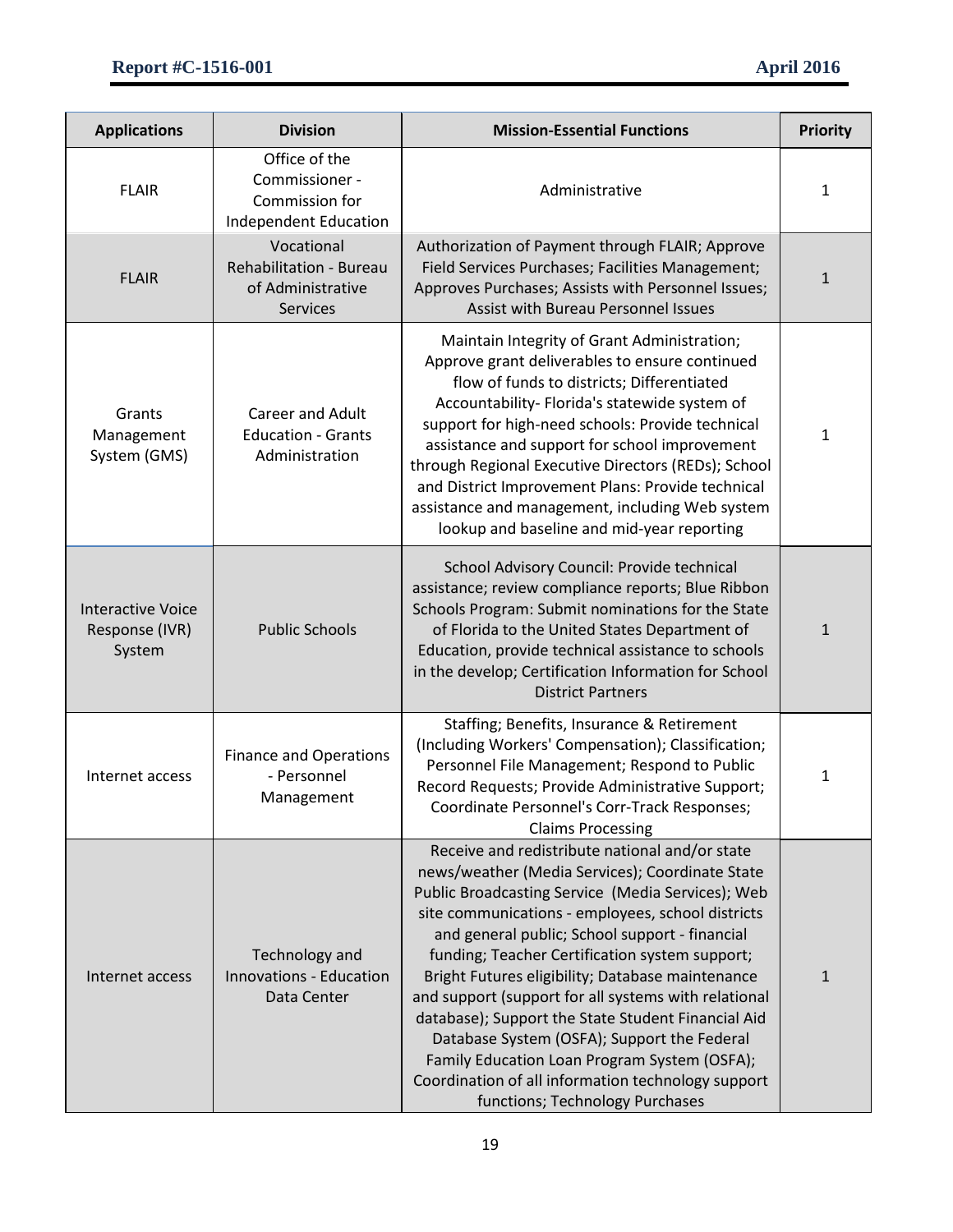| <b>Applications</b>                                   | <b>Division</b>                                                                                                                   | <b>Mission-Essential Functions</b>                                                                                                                                                                                                                                                                                                                                                                                                                                                                                                                                                                                                    | <b>Priority</b> |
|-------------------------------------------------------|-----------------------------------------------------------------------------------------------------------------------------------|---------------------------------------------------------------------------------------------------------------------------------------------------------------------------------------------------------------------------------------------------------------------------------------------------------------------------------------------------------------------------------------------------------------------------------------------------------------------------------------------------------------------------------------------------------------------------------------------------------------------------------------|-----------------|
| Internet access                                       | Office of the<br>Commissioner - Chief of<br><b>Staff</b>                                                                          | <b>Chief Information Officer</b>                                                                                                                                                                                                                                                                                                                                                                                                                                                                                                                                                                                                      | $\mathbf{1}$    |
| Investigation and<br>Case Management<br>System (ICMS) | Public Schools -<br><b>Educator Quality -</b><br><b>Education Practices</b><br>Commission                                         | Handle prosecution procedures prior to taking final<br>disciplinary action against educator certificates or<br>applicants for certification (this includes noticing<br>parties, issuing final orders, and collating, writing<br>and submitting appeals); Maintain open and closed<br>disciplinary action files; Suspend and reinstate<br>educator certificates related to non-payment of<br>Child Support.; Respond to records requests<br>regarding action and to inquiries regarding the<br>duties and responsibilities of the Education<br>Practices Commission; communicate with other<br>agencies and members of the Commission. | 1               |
| Keystone Library<br>Automation<br>System (KLAS)       | Blind Services - Braille &<br><b>Talking Book Library</b><br>(Daytona)                                                            | Communicate with postal/shipping carriers to hold<br>circulating materials in route to the library<br>(shipping/receiving notifications); Maintain the<br>KLAS database (Keystone Library Automation<br>System, primary automated ordering system for<br>library services). Notify KLAS to suspend mail<br>delivery runs; Coordinate with sub-regional libraries<br>to provide for customers (limited distribution; can<br>back up for some collections).                                                                                                                                                                             | $\mathbf{1}$    |
| Laptop                                                | <b>Finance and Operations</b><br>- Personnel<br>Management                                                                        | Staffing; Benefits, Insurance & Retirement<br>(Including Workers' Compensation); Classification;<br>Personnel File Management; Respond to Public<br>Record Requests; Provide Administrative Support;<br>Coordinate Personnel's Corr-Track Responses                                                                                                                                                                                                                                                                                                                                                                                   | 1               |
| Laptop                                                | Public Schools - K-12<br>Student Achievement &<br>School Improvement -<br><b>Bureau of Federal</b><br><b>Educational Programs</b> | Title I, Part A - Ensures that all children have the<br>opportunity to obtain a high-quality education and<br>reach proficiency on the Next Generation Sunshine<br>State Standards through the provision of federal<br>supplemental educational funding to low-income<br>schools. Holds schools and school districts<br>accountable for improving academic achievement.                                                                                                                                                                                                                                                               | $\mathbf{1}$    |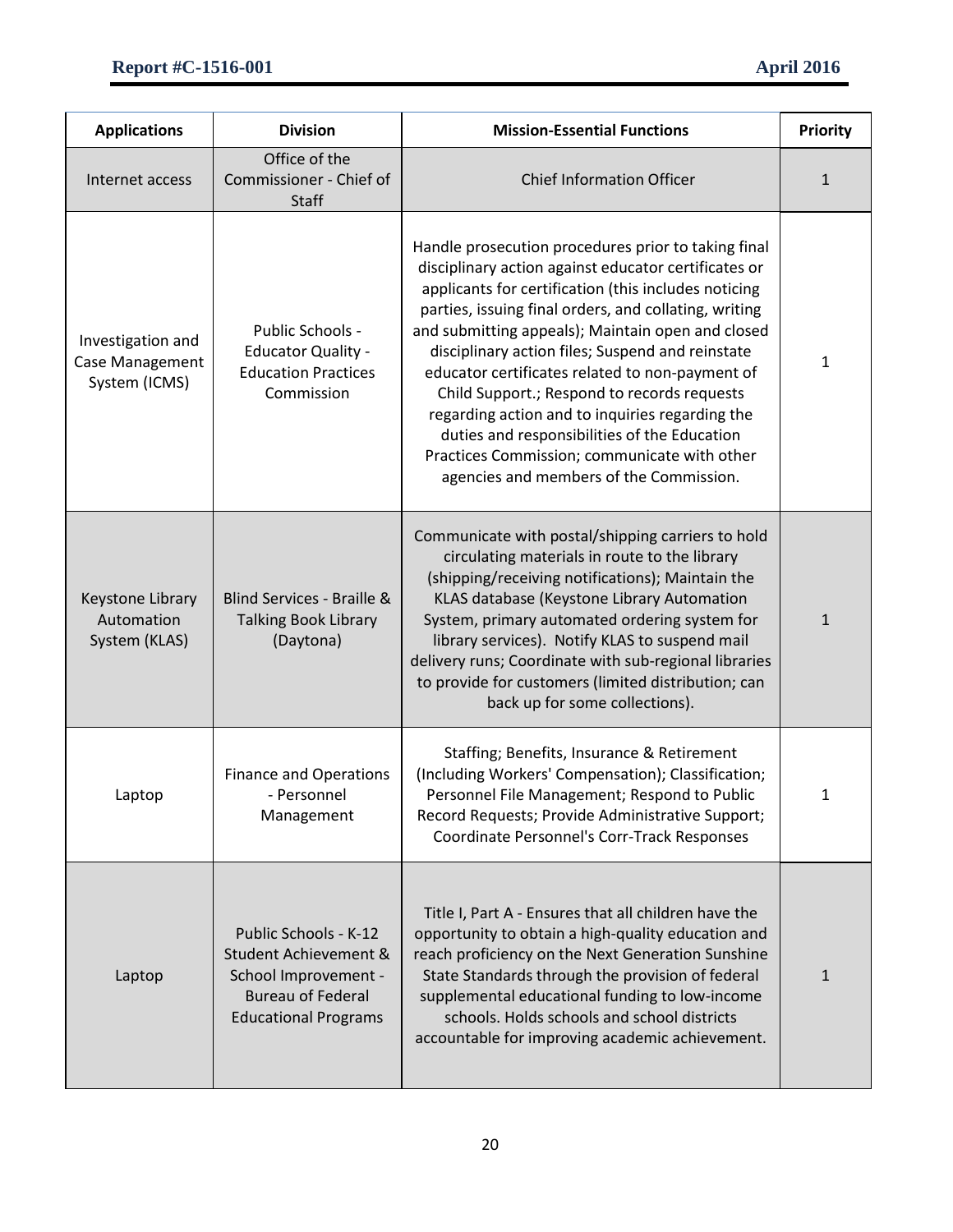| <b>Applications</b>                                                                          | <b>Division</b>                                                                                                    | <b>Mission-Essential Functions</b>                                                                                                                                                                                                                                                                                                                                                                                                                                                                                                                                                                                                                                                                                                                                                                                                                                 | <b>Priority</b> |
|----------------------------------------------------------------------------------------------|--------------------------------------------------------------------------------------------------------------------|--------------------------------------------------------------------------------------------------------------------------------------------------------------------------------------------------------------------------------------------------------------------------------------------------------------------------------------------------------------------------------------------------------------------------------------------------------------------------------------------------------------------------------------------------------------------------------------------------------------------------------------------------------------------------------------------------------------------------------------------------------------------------------------------------------------------------------------------------------------------|-----------------|
| Legislative<br>Appropriations<br>System/Planning<br>And Budgeting<br>Sub-System<br>(LAS/PBS) | <b>Finance and Operations</b><br>- Budget Management                                                               | Reports for DOE Management, Budget Technical<br>Assistance to DOE Staff; Provide budget<br>authorization for purchases and personnel actions;<br>Review Appropriation Expenditure Levels; Review<br>Annual and Quarterly Budget Release Plans<br>(Quarterly); Preparation of Legislative Budget<br>Request (Annually); Preparation and Management<br>of Agency Operating Budget; Preparation of Budget<br>Amendments; Maintain Appropriation Tracking<br>System (Quarterly); Reports for DOE Management,<br>Budget Technical Assistance to DOE Staff; Provide<br>budget authorization for purchases and personnel<br>actions; Review Appropriation Expenditure Levels;<br>Review Annual and Quarterly Budget Release Plans<br>(Quarterly); Preparation of Legislative Budget<br>Request (Annually); Preparation and Management<br>of Agency Operating Budget; etc. | 1               |
| <b>MFMP</b>                                                                                  | <b>Blind Services - State</b><br>Office/Headquarters                                                               | Maintain budget and available funding sources.                                                                                                                                                                                                                                                                                                                                                                                                                                                                                                                                                                                                                                                                                                                                                                                                                     | 1               |
| <b>MFMP</b>                                                                                  | Vocational<br>Rehabilitation                                                                                       | Facilities Management; Assists with Personnel<br>Issues; Assist with Bureau Personnel Issues;<br>Approve Field Services Purchases                                                                                                                                                                                                                                                                                                                                                                                                                                                                                                                                                                                                                                                                                                                                  | 1               |
| <b>NASDTEC</b>                                                                               | Public Schools -<br><b>Educator Quality -</b><br><b>Education Practices</b><br>Commission                          | Handle prosecution procedures prior to taking final<br>disciplinary action against educator certificates or<br>applicants for certification; Suspend and reinstate<br>educator certificates related to non-payment of<br>Child Support.                                                                                                                                                                                                                                                                                                                                                                                                                                                                                                                                                                                                                            | 1               |
| Network<br>equipment                                                                         | Technology and<br>Innovations -<br>Technology and<br><b>Information Services -</b><br><b>Education Data Center</b> | COOP Support - Alternate Relocation Site (ARS)                                                                                                                                                                                                                                                                                                                                                                                                                                                                                                                                                                                                                                                                                                                                                                                                                     | $\mathbf{1}$    |
| <b>NWRDC</b>                                                                                 | <b>Finance and Operations</b><br>- Student Financial<br>Assistance                                                 | <b>Guarantee Processing; Claims Processing</b>                                                                                                                                                                                                                                                                                                                                                                                                                                                                                                                                                                                                                                                                                                                                                                                                                     | 1               |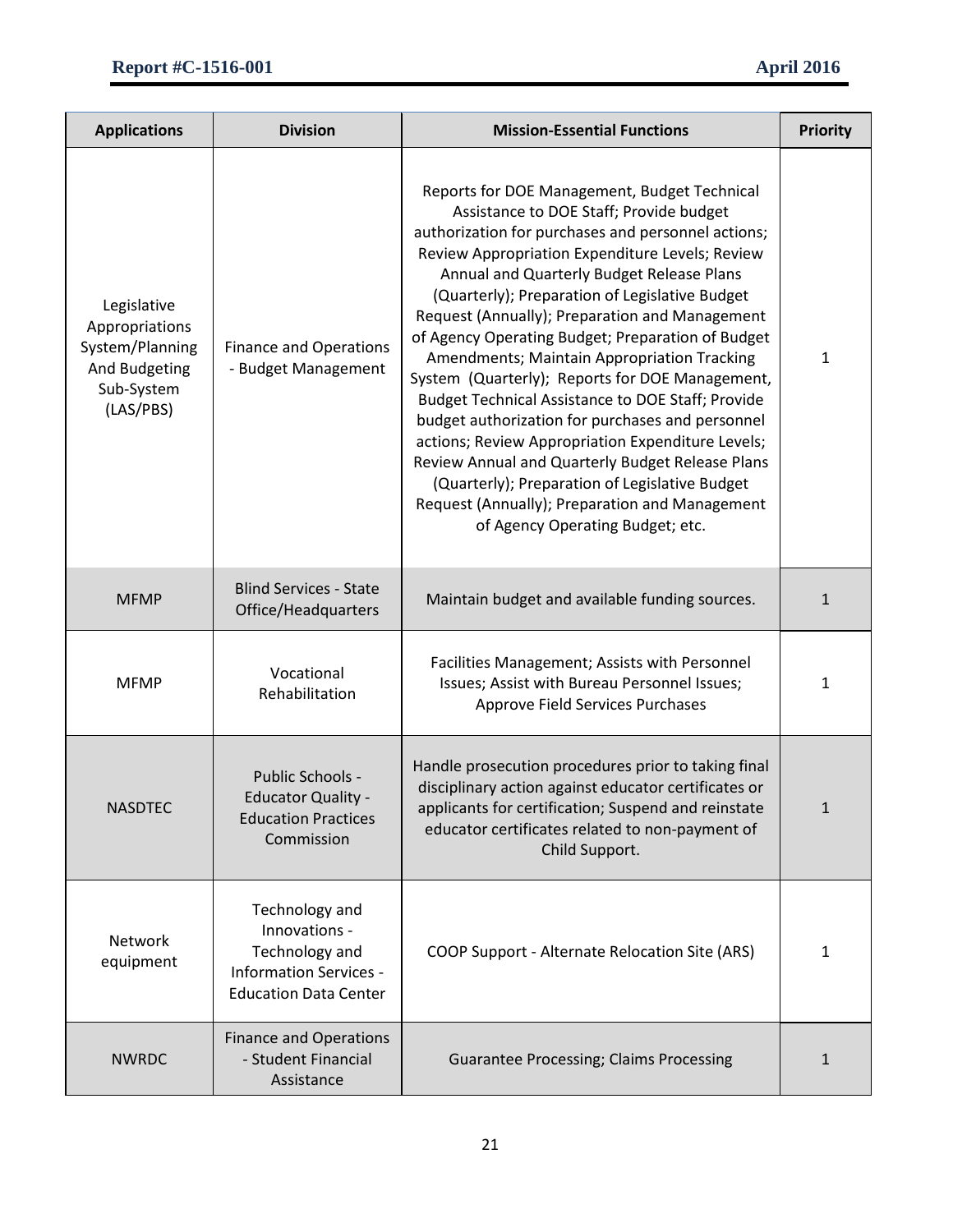| <b>Applications</b>                | <b>Division</b>                                                               | <b>Mission-Essential Functions</b>                                                                                                                                                                                                                                                                                                                                                                                                                                                                                                                                                                                                                                                              | <b>Priority</b> |
|------------------------------------|-------------------------------------------------------------------------------|-------------------------------------------------------------------------------------------------------------------------------------------------------------------------------------------------------------------------------------------------------------------------------------------------------------------------------------------------------------------------------------------------------------------------------------------------------------------------------------------------------------------------------------------------------------------------------------------------------------------------------------------------------------------------------------------------|-----------------|
| <b>NWRDC</b>                       | Vocational<br>Rehabilitation - Bureau<br>of Administrative<br><b>Services</b> | Maintains e-mail throughout State                                                                                                                                                                                                                                                                                                                                                                                                                                                                                                                                                                                                                                                               | 1               |
| On-Demand<br>Payroll               | <b>Finance and Operations</b><br>- Comptroller                                | Payroll                                                                                                                                                                                                                                                                                                                                                                                                                                                                                                                                                                                                                                                                                         | $\mathbf{1}$    |
| Oracle                             | <b>Finance and Operations</b><br>- Student Financial<br>Assistance            | State Financial Aid Database (SSFAD); SSFAD<br>Security; SSFAD Vouchering (Dependent on DOE<br>Comptroller, State Banking and Finance and the US<br>Mail); Student Evaluations-Determination of<br>Program Eligible Students                                                                                                                                                                                                                                                                                                                                                                                                                                                                    | 1               |
| Payroll database                   | <b>Finance and Operations</b><br>- Personnel<br>Management                    | Attendance & Leave (Including Payroll)                                                                                                                                                                                                                                                                                                                                                                                                                                                                                                                                                                                                                                                          | $\mathbf{1}$    |
| Printers                           | Technology and<br>Innovations - Education<br>Data Center                      | COOP Support - Alternate Relocation Site (ARS)                                                                                                                                                                                                                                                                                                                                                                                                                                                                                                                                                                                                                                                  | 1               |
| PRODWEB server<br>(IP 10.10.70.65) | <b>Public Schools</b>                                                         | Respond to questions from legislative staff;<br>Manage and approve K-12 Comprehensive Reading<br>plans (April, May, June); Differentiated<br>Accountability- Florida's statewide system of<br>support for high-need schools: Provide technical<br>assistance and support for school improvement<br>through Regional Executive Directors (REDs); School<br>and District Improvement Plans: Provide technical<br>assistance and management, including Web system<br>lookup and baseline and mid-year reporting;<br>Restructuring Plans: Provide technical assistance<br>and management; College Reach-Out Program<br>(CROP): Provide continuous oversight, technical<br>assistance, and operation | $\mathbf{1}$    |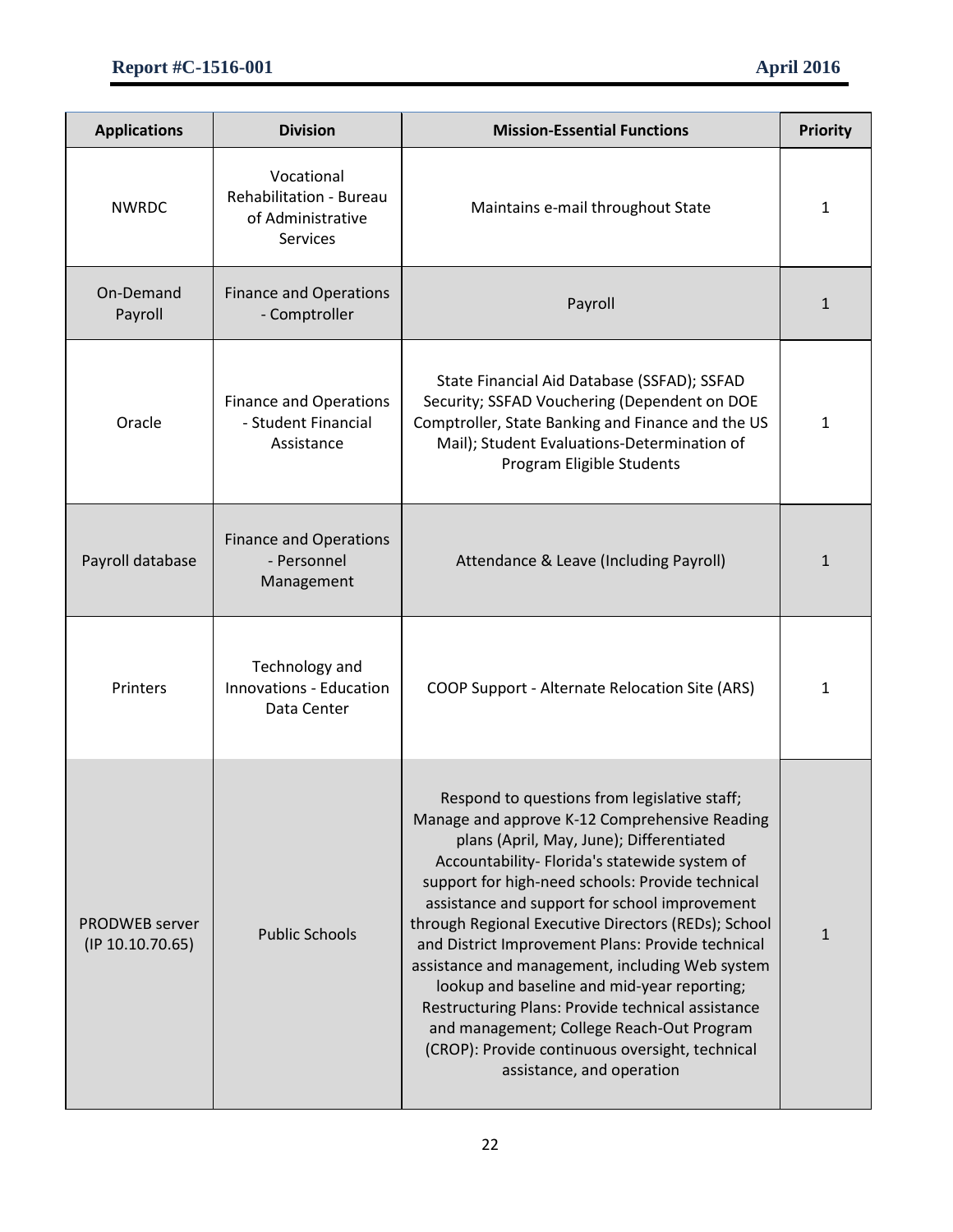| <b>Applications</b>                                          | <b>Division</b>                                                    | <b>Mission-Essential Functions</b>                                                                                                                                                                                                                                                                                                                                                                                                                                                           | <b>Priority</b> |
|--------------------------------------------------------------|--------------------------------------------------------------------|----------------------------------------------------------------------------------------------------------------------------------------------------------------------------------------------------------------------------------------------------------------------------------------------------------------------------------------------------------------------------------------------------------------------------------------------------------------------------------------------|-----------------|
| Randolph<br>Sheppard Vendor<br>Program Database<br>(RSVP)    | <b>Blind Services - State</b><br>Office/Headquarters               | Provide oversight and coordination to Blind<br>vendors and trainees. Maintain RSVP (Randolph-<br>Shepard Vending Program).                                                                                                                                                                                                                                                                                                                                                                   | 1               |
| Rehabilitation<br>Information<br>Management<br>System (RIMS) | <b>Finance and Operations</b><br>- Comptroller                     | Recurring K-20 & Client Services' Payments                                                                                                                                                                                                                                                                                                                                                                                                                                                   | 1               |
| Rehabilitation<br>Information<br>Management<br>System (RIMS) | Vocational<br>Rehabilitation                                       | Facilities Management; Assists with Personnel<br>Issues; Budget & Purchasing; Management<br>Information Systems; Communication with Field<br>Offices and customers; Determine Suitability of<br>Field Offices for Operations; Authorization of<br>Contract Payments through RIMS; Maintains RIMS;<br>Approve Field Services Purchases; Determine<br><b>Emergency Customer Services and Policy</b><br><b>Exceptions; Verbal Authorization of Client Services</b><br>and Payments through RIMS | 1               |
| Scanner                                                      | <b>Blind Services - State</b><br>Office/Headquarters               | Overall administration of Division; Personnel;<br>Communications - assist the Director and Senior<br>Management with internal and external<br>communications                                                                                                                                                                                                                                                                                                                                 | 1               |
| Sequel                                                       | <b>Finance and Operations</b><br>- Student Financial<br>Assistance | State Financial Aid Database (SSFAD); SSFAD<br>Security; SSFAD Vouchering (Dependent on DOE<br>Comptroller, State Banking and Finance and the US<br>Mail); Student Evaluations-Determination of<br>Program Eligible Students                                                                                                                                                                                                                                                                 | 1               |
| <b>Shared Drive</b>                                          | Agency Wide                                                        | <b>Multi-Function</b>                                                                                                                                                                                                                                                                                                                                                                                                                                                                        | $\mathbf{1}$    |
| <b>SSFAD</b>                                                 | <b>Finance and Operations</b><br>- Student Financial<br>Assistance | State Financial Aid Database (SSFAD); SSFAD<br>Security; SSFAD Vouchering (Dependent on DOE<br>Comptroller, State Banking and Finance and the US<br>Mail); Student Evaluations-Determination of<br>Program Eligible Students                                                                                                                                                                                                                                                                 | 1               |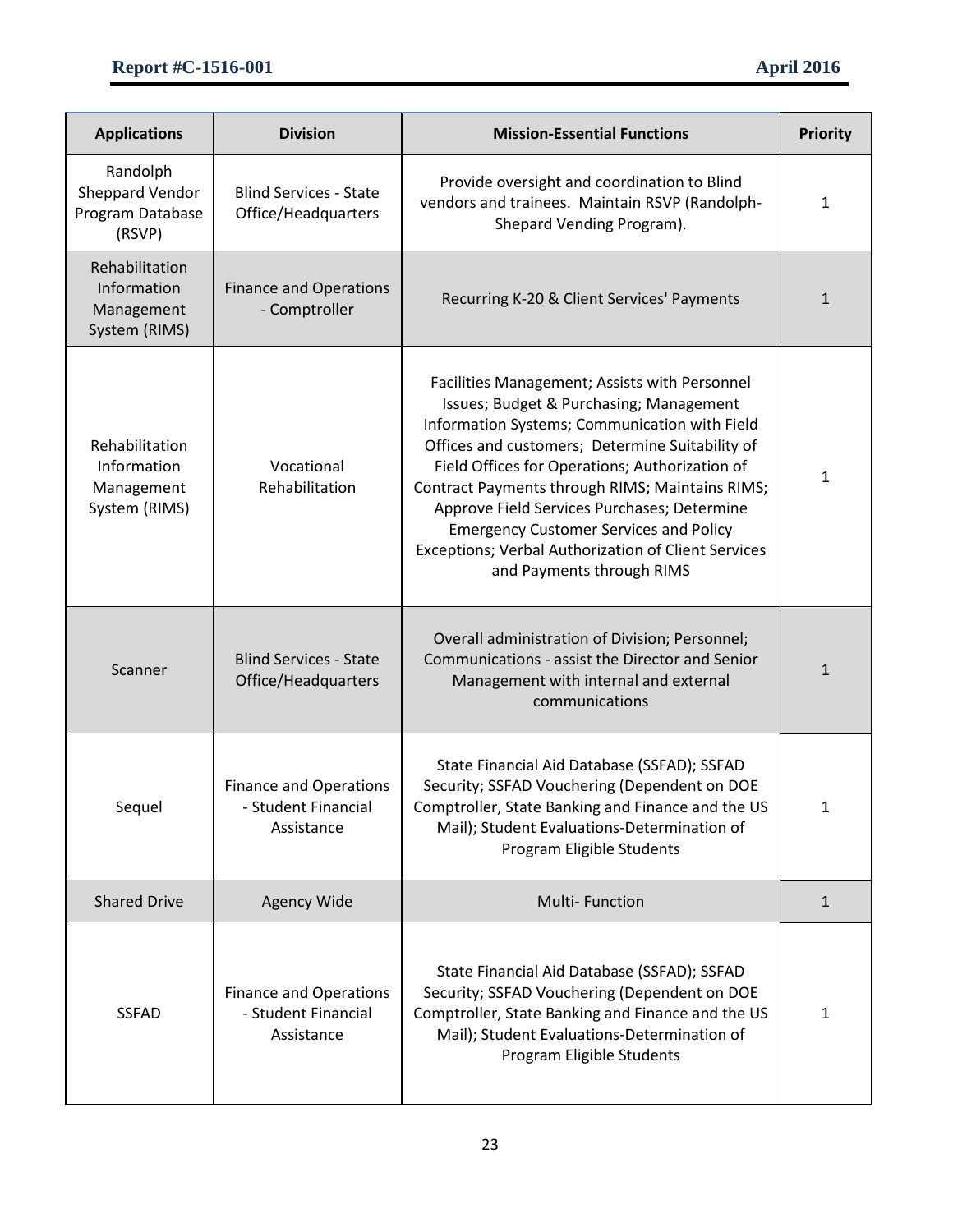| <b>Applications</b> | <b>Division</b>                                                               | <b>Mission-Essential Functions</b>                                                                                                                                                                                                                                                                                                                                                                                                                                                                                                                                                                                                                                           | <b>Priority</b> |
|---------------------|-------------------------------------------------------------------------------|------------------------------------------------------------------------------------------------------------------------------------------------------------------------------------------------------------------------------------------------------------------------------------------------------------------------------------------------------------------------------------------------------------------------------------------------------------------------------------------------------------------------------------------------------------------------------------------------------------------------------------------------------------------------------|-----------------|
| Telephone           | Office of the<br>Commissioner - Chief of<br>Staff                             | <b>Chief Information Officer</b>                                                                                                                                                                                                                                                                                                                                                                                                                                                                                                                                                                                                                                             | 1               |
| Telephone           | <b>Finance and Operations</b><br>- Student Financial<br>Assistance            | <b>Claims Processing</b>                                                                                                                                                                                                                                                                                                                                                                                                                                                                                                                                                                                                                                                     | 1               |
| Telephone           | <b>Blind Services - State</b><br>Office/Headquarters                          | Overall administration of Division; Personnel;<br>Communications - assist the Director and Senior<br>Management with internal and external<br>communications                                                                                                                                                                                                                                                                                                                                                                                                                                                                                                                 | 1               |
| Telephone           | Technology and<br>Innovation                                                  | Technology Purchases; Web site communications -<br>employees, school districts and general public;<br>School support - financial funding; Teacher<br>Certification system support; Bright Futures<br>eligibility; Database maintenance and support<br>(support for all systems with relational database);<br>Support the State Student Financial Aid Database<br>System (OSFA); Support the Federal Family<br>Education Loan Program System (OSFA); Receive<br>and redistribute national and/or state<br>news/weather (Media Services); Coordinate State<br>Public Broadcasting Service (Media Services);<br>Coordination of all information technology support<br>functions | 1               |
| Telephone           | Vocational<br>Rehabilitation - Bureau<br>of Administrative<br><b>Services</b> | Assists with Facilities Assessment; Assists with<br>Management Information Systems; Assists with<br>Bureau Personnel Issues ; Assists with Invoice<br>Processing; Assists with Purchasing; Maintains<br>communications and provides technical assistance<br>on an as-needed basis; Determines Suitability of<br>Facilities for Operations - helps ensure compliance<br>with OSHA and ADA regulations; Approve Field<br>Services Purchases; Assist with Bureau Personnel<br>Issues; Leadership for the Division; Communication<br>with Field Offices; Communication with Injured<br>Worker District Offices Related to the Impact,<br>Status, and Needs.                      | $\mathbf{1}$    |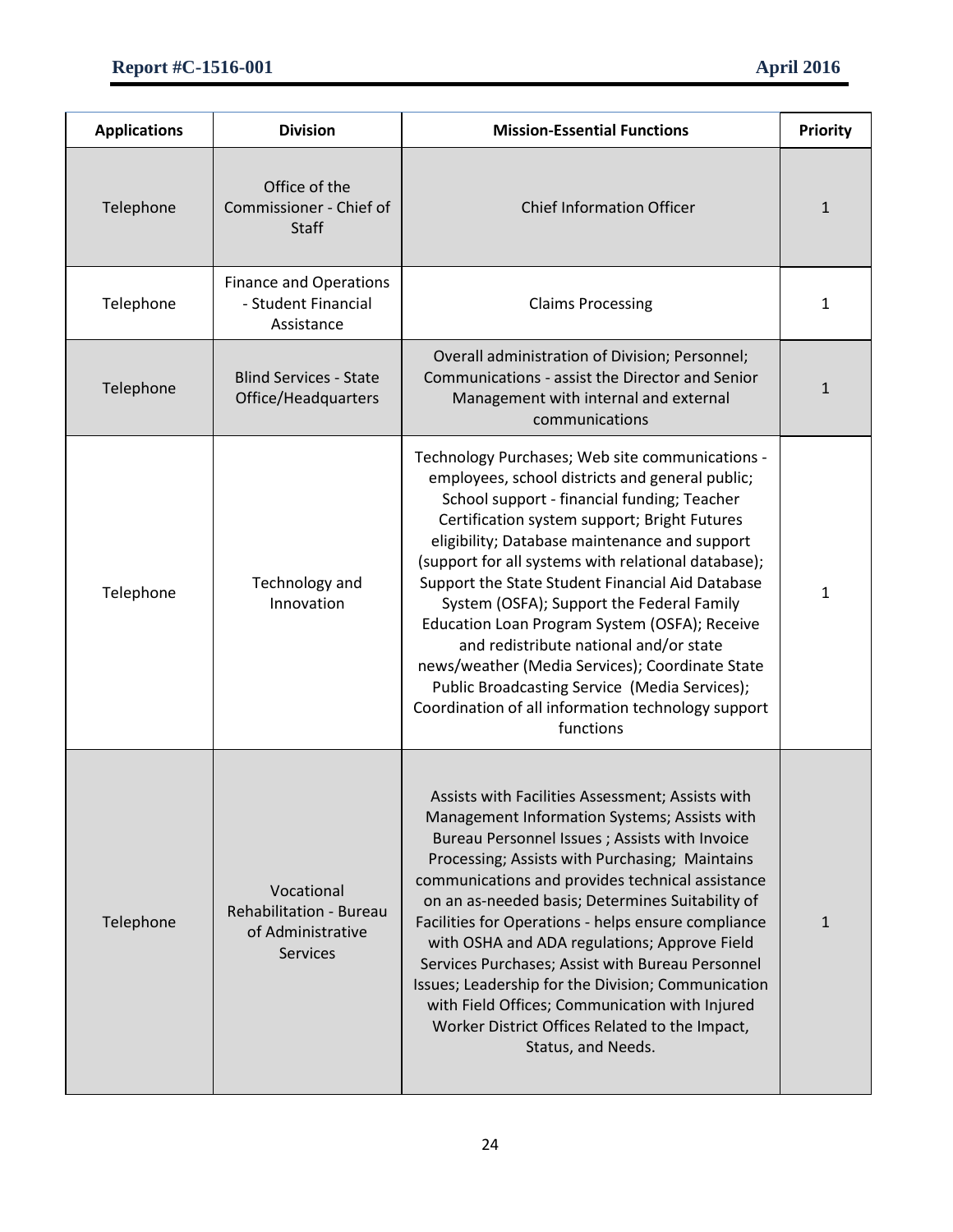| <b>Applications</b>                                                  | <b>Division</b>                                                                              | <b>Mission-Essential Functions</b>                                                                                                                      | <b>Priority</b> |
|----------------------------------------------------------------------|----------------------------------------------------------------------------------------------|---------------------------------------------------------------------------------------------------------------------------------------------------------|-----------------|
| Internet access                                                      | Public Schools-<br><b>Bureau of Educator</b><br>Recruitment,<br>Development and<br>Retention | Operation of TeachinFlorida.com. Provides<br>communication among instructional and<br>administrative personnel candidates, districts, and<br>the state. | 1               |
| <b>APPLE</b>                                                         | <b>Finance and Operations</b><br>- Comptroller                                               | Comptroller Systems - Accounting Interfaces;<br>Preparation and Management of Agency Operating<br><b>Budget</b>                                         | 2               |
| <b>ARIBA</b>                                                         | <b>Finance and Operations</b><br>- Student Financial<br>Assistance                           | Purchasing - invoicing, purchase order                                                                                                                  | 2               |
| <b>CIE File Server</b><br>(Doe-cie01)                                | Office of the<br>Commissioner -<br>Commission for<br><b>Independent Education</b>            | Administrative; Licensure of Nonpublic<br>Postsecondary Educational Institutions;<br>Information/Data Management and Retrieval                          | 2               |
| Commission<br>Information<br>Management<br>System (CIMS)<br>database | Office of the<br>Commissioner -<br>Commission for<br>Independent Education                   | Administrative; Licensure of Nonpublic<br>Postsecondary Educational Institutions;<br>Information/Data Management and Retrieval                          | 2               |
| Comptroller<br>Server<br>(Doe-cmpax)                                 | Office of the<br>Commissioner -<br>Commission for<br><b>Independent Education</b>            | Administrative                                                                                                                                          | 2               |
| DB Jobs                                                              | <b>Finance and Operations</b><br>- Comptroller                                               | <b>Comptroller Systems - Accounting Interfaces</b>                                                                                                      | 2               |
| <b>DM-1000 Mail</b><br>Machine,<br>Computer and Fax<br>Line          | <b>Finance and Operations</b><br>- General Services                                          | Mail Service; Processing of Department Mail,<br>Shipping and Receiving                                                                                  | 2               |
| DOE File Server<br>(Doecfs1)                                         | Office of the<br>Commissioner -<br>Commission for<br><b>Independent Education</b>            | Administrative                                                                                                                                          | 2               |